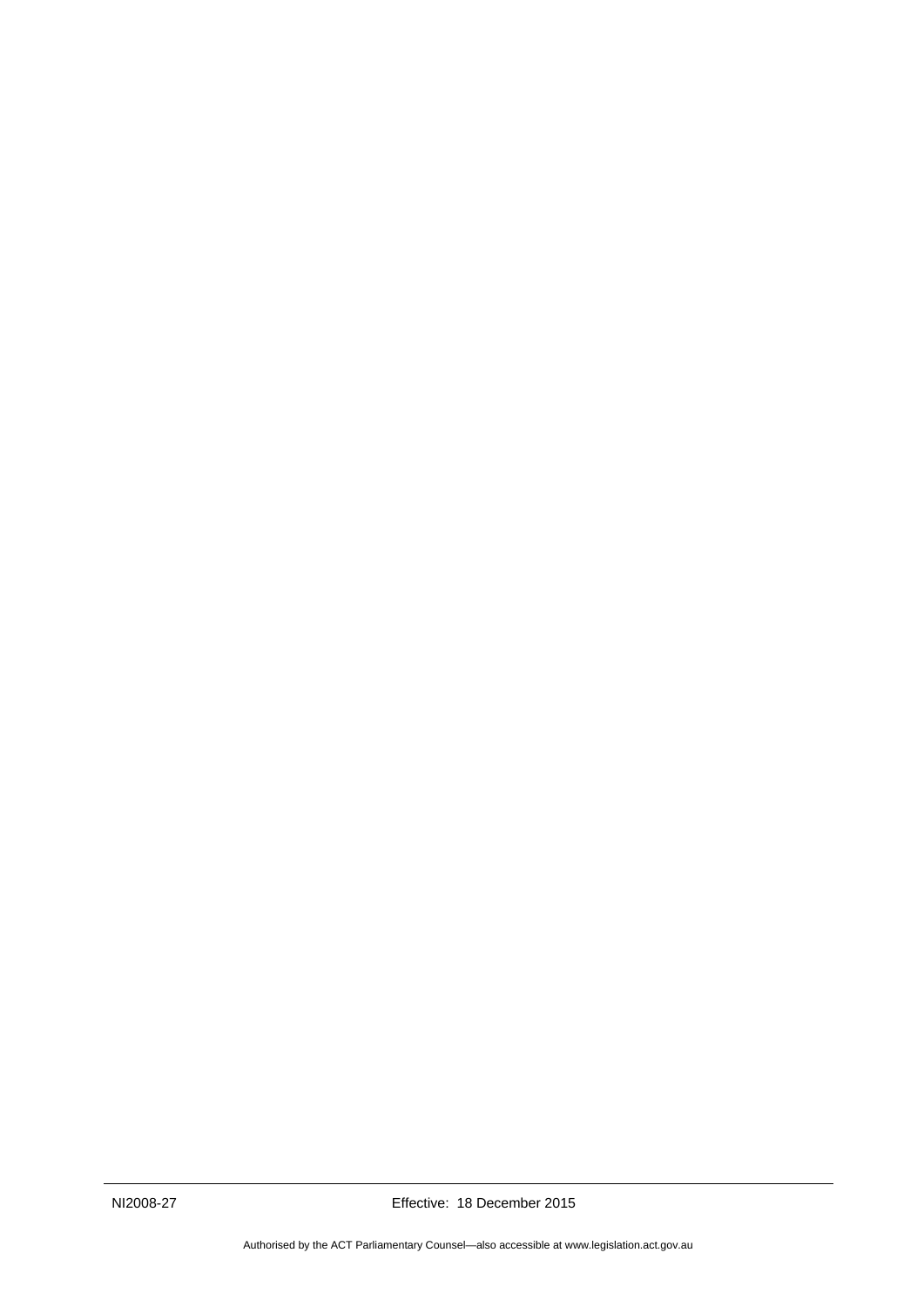# **Contents**

| Element 1:  |                 |    |
|-------------|-----------------|----|
| 1.1         |                 |    |
| Element 2:  |                 |    |
| 2.1         |                 |    |
| Element 3:  |                 |    |
| 3.1         |                 |    |
| 3.2         |                 |    |
| 3.3         |                 |    |
| 3.4         |                 |    |
| 3.5         |                 |    |
| 3.6         |                 |    |
| 3.7         |                 |    |
| 3.8         |                 |    |
| 3.9         |                 |    |
| Element 4:  |                 |    |
| 4.1         |                 |    |
| 4.2         |                 |    |
| 4.3         |                 |    |
| Element 5:  |                 |    |
| 5.1         |                 |    |
| 5.2         |                 |    |
| 5.3         |                 |    |
| Element 6:  |                 |    |
| 6.1         |                 |    |
| Element 7:  |                 |    |
| 7.1         |                 |    |
| 7.2         |                 |    |
| 7.3         | Tree protection | 13 |
| 7.4         |                 |    |
| Element 8:  |                 |    |
| 8.1         |                 |    |
| Element 9:  |                 |    |
| 9.1         |                 |    |
| 9.2         |                 |    |
| Element 10: |                 |    |
| 10.1        |                 |    |
|             |                 |    |
| Element 11: |                 |    |
| 11.1        |                 |    |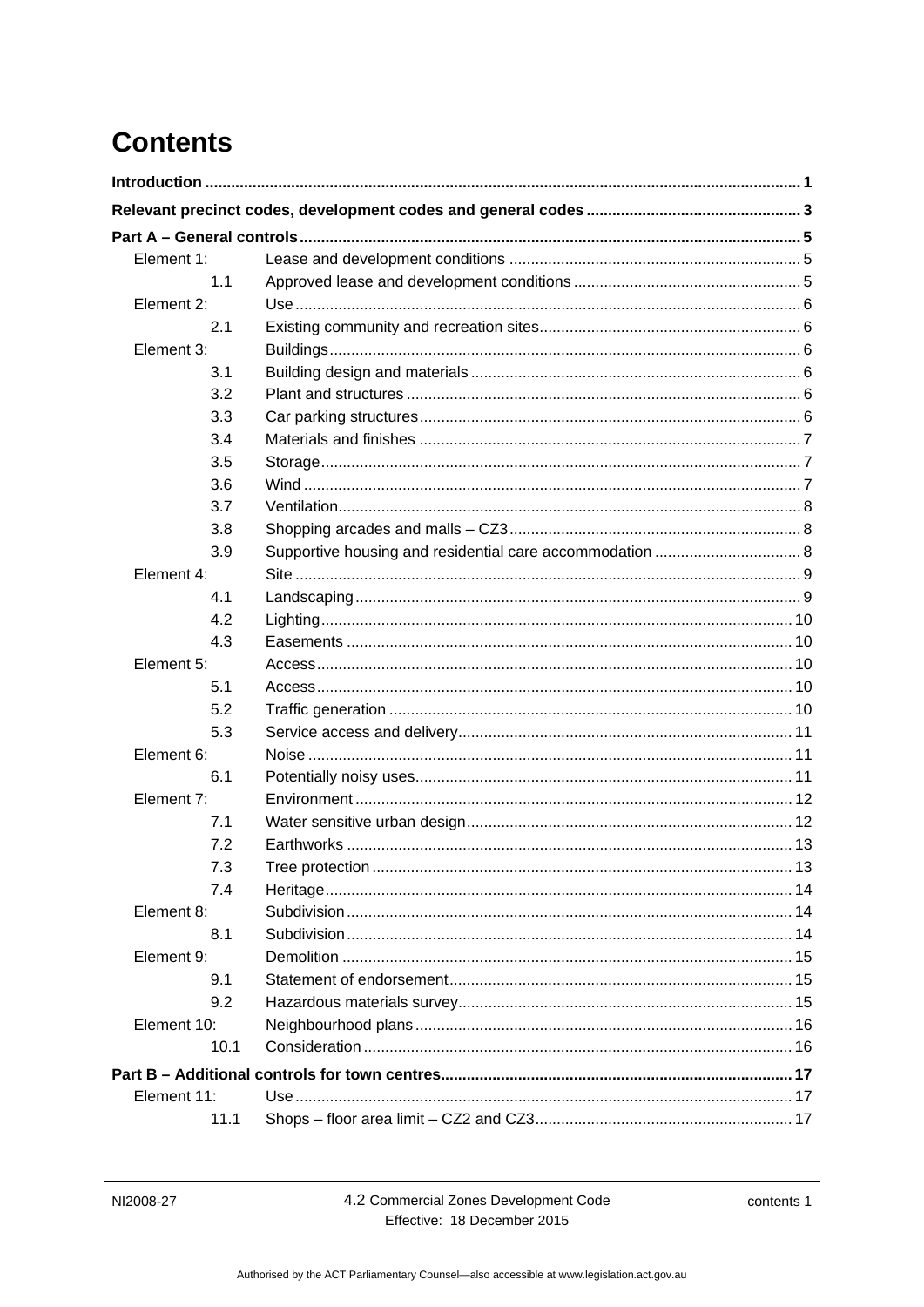| Element 12: |  |
|-------------|--|
| 12.1        |  |
| 12.2        |  |
|             |  |
| Element 13: |  |
| 13.1        |  |
| 13.2        |  |
| 13.3        |  |
| 13.4        |  |
| Element 14: |  |
| 14.1        |  |
| 14.2        |  |
|             |  |
| Element 15: |  |
| 15.2        |  |
| 15.3        |  |
| 15.4        |  |
| 15.5        |  |
| 15.6        |  |
| Element 16: |  |
| 16.1        |  |
| 16.2        |  |
| 16.3        |  |
|             |  |
| 16A.1       |  |
|             |  |
| Element 17: |  |
| 17.1        |  |
| Element 18: |  |
| 18.1        |  |
| 18.2        |  |
|             |  |
| Element 19: |  |
| 19.1        |  |
| 19.2        |  |
| 19.3        |  |
|             |  |
| Element 20: |  |
| 20.1        |  |
| Element 21: |  |
| 21.1        |  |
| 21.2        |  |
| Element 22: |  |
| 22.1        |  |
|             |  |

4.2 Commercial Zones Development Code Effective: 18 December 2015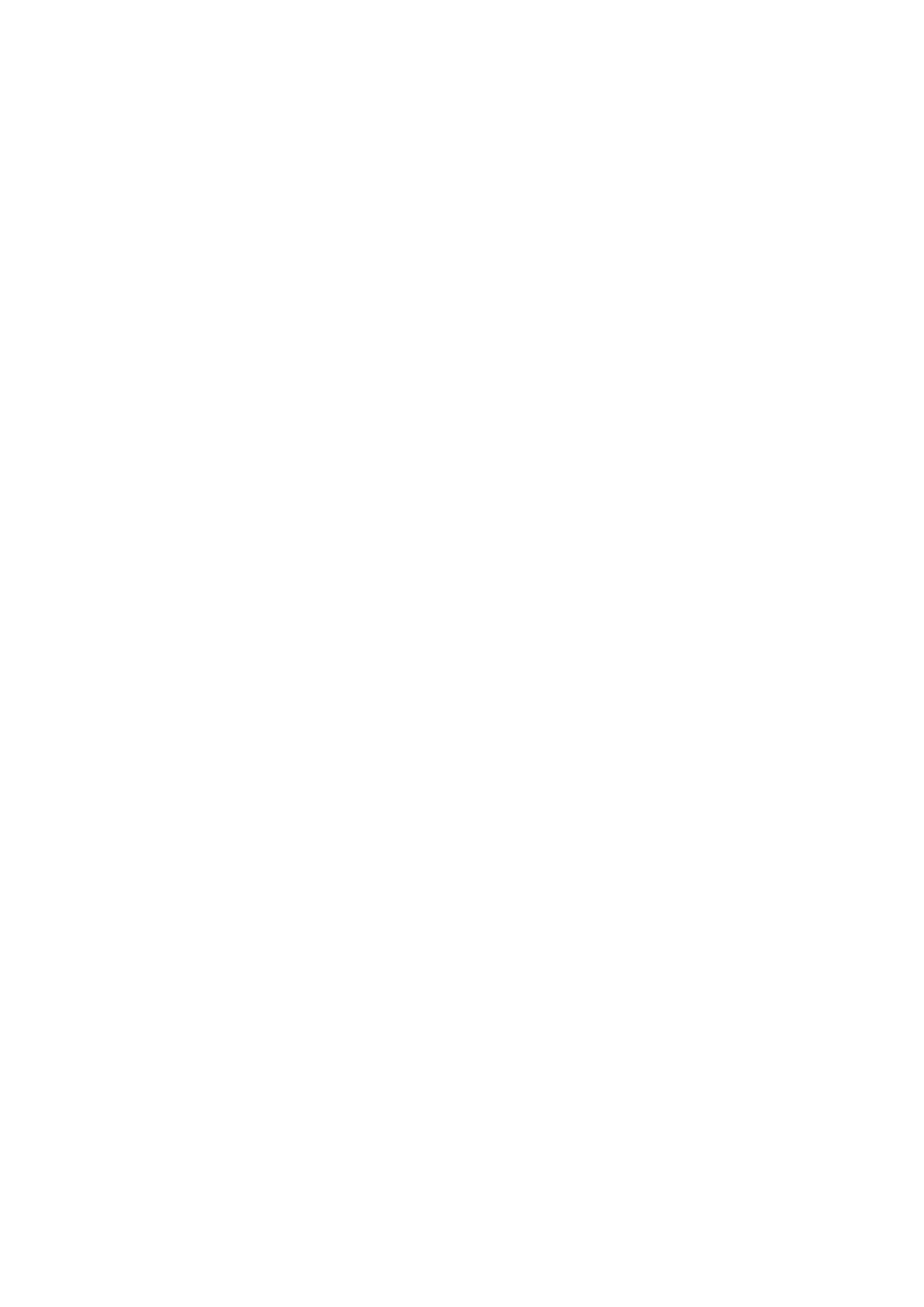# **Introduction**

#### <span id="page-6-0"></span>**Name**

The name of this code is **Commercial Zones Development Code**.

#### **Application**

This code applies to all development in the following zones:

- CZ1 major centres core zone
- CZ2 major centres business zone
- CZ3 major centres services zone
- CZ4 local centres zone
- CZ5 mixed use zone
- CZ6 leisure and accommodation zone.

#### **National Capital Plan**

Where a development is subject to special requirements under the National Capital Plan, or any relevant development control plan prepared under the National Capital Plan, the development must not be inconsistent with the special requirements or development control plan. Where any provision of this code is inconsistent with special requirements under the National Capital Plan, or any relevant development control plan prepared under the National Capital Plan, that provision has no effect.

#### **Purpose**

This code provides additional planning, design and environmental controls to support the objectives of the relevant zone.

It will be used by the *Authority* to assess development applications. It also offers guidance to applicants in designing development proposals and preparing development applications.

#### **Structure**

This code has a number of parts, each part a number of elements and each element one or more rules.

Each rule has an associated criterion (unless the rule is mandatory). Rules provide quantitative, or definitive, controls. In contrast, criteria are chiefly qualitative in nature.

In some instances rules are mandatory. Such rules are accompanied by the words "This is a mandatory requirement. There is no applicable criterion." Non-compliance with a mandatory rule will result in the refusal of the development application. Conversely, the words "There is no applicable rule" is found where a criterion only is applicable.

#### **Assessment tracks**

Assessment track for a particular developments are specified in the relevant zone development table.

Proposals in the **code track** must comply with all rules relevant to the development.

Proposals in the **merit track** and **impact track** must comply with a rule or its associated criterion, unless the rule is mandatory (ie. it has no related criterion). Where a rule is fully met, no reference to the related criterion needs to be made. Where there is a departure from a rule, or where a criterion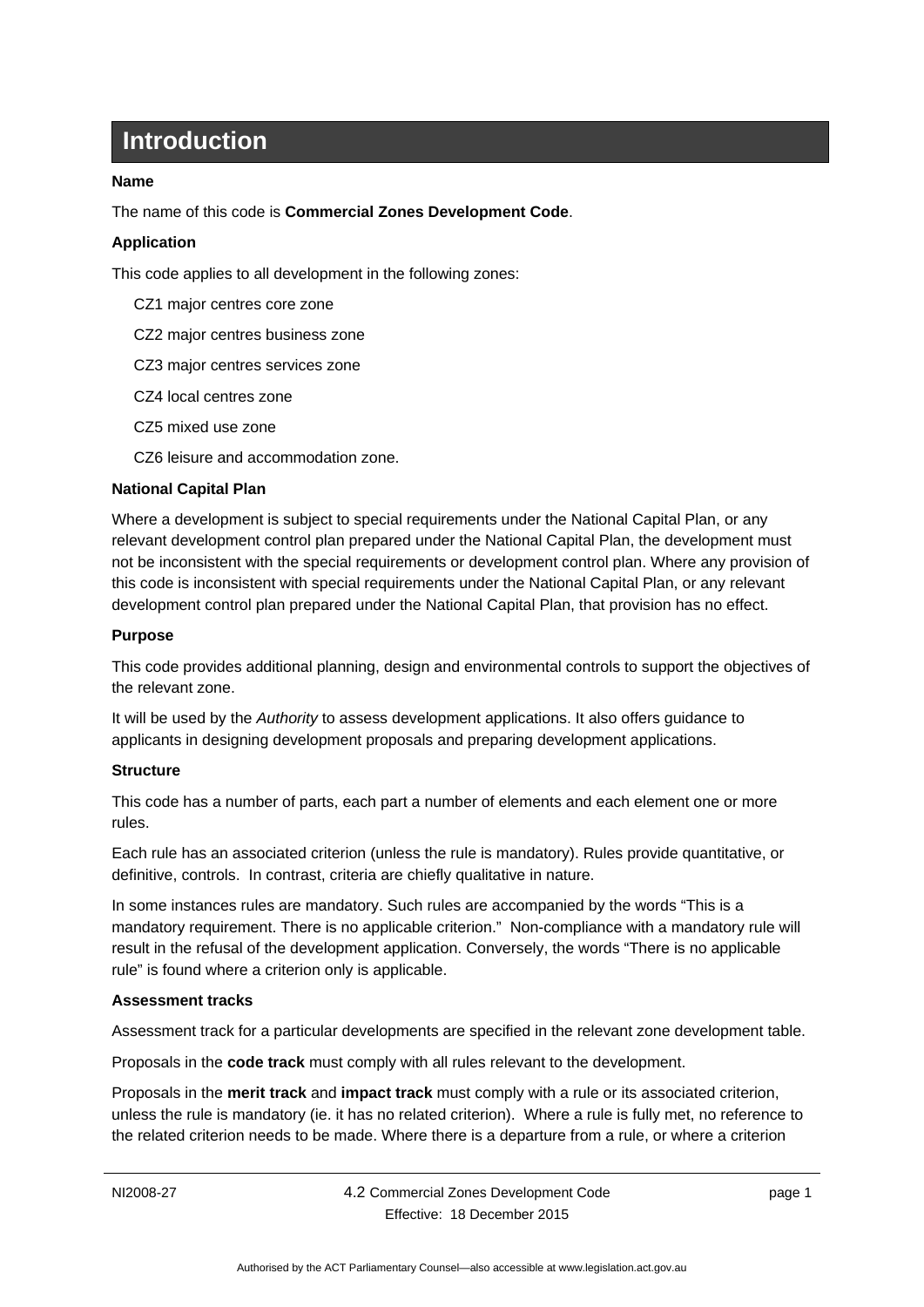only applies, the onus is on the applicant to demonstrate that the relevant criterion is satisfied, through supporting drawings and/or written documentation. In addition, the applicant for proposals in the impact track must justify any non-compliance by reference to the Statement of Strategic Directions.

#### **Code hierarchy**

Under the *Planning and Development Act 2007,* where more than one type of code applies to a development and there is inconsistency between provisions, the order of precedence is: precinct code, development code, and general code.

#### **Precinct codes**

Precinct codes may contain additional provisions that apply to specified *block*s. Precinct codes are found in part 10.

#### **Definitions**

Defined terms, references to legislation and other documents are italicised.

Definitions of terms used in this code are listed in part 13 of the Territory Plan or, for terms applicable only to this code, associated with the respective rule.

#### **Acronyms**

| <b>ACTPLA</b> | Planning and Land Authority within the ACT Environment and Sustainable<br>Development Directorate |
|---------------|---------------------------------------------------------------------------------------------------|
| <b>EPA</b>    | <b>ACT Environment Protection Authority</b>                                                       |
| <b>ESA</b>    | <b>Emergency Services Authority</b>                                                               |
| <b>ESDD</b>   | ACT Environment and Sustainable Development Directorate                                           |
| <b>NCA</b>    | <b>National Capital Authority</b>                                                                 |
| P&D Act       | Planning and Development Act 2007                                                                 |
| <b>TAMS</b>   | <b>ACT Territory and Municipal Services Directorate</b>                                           |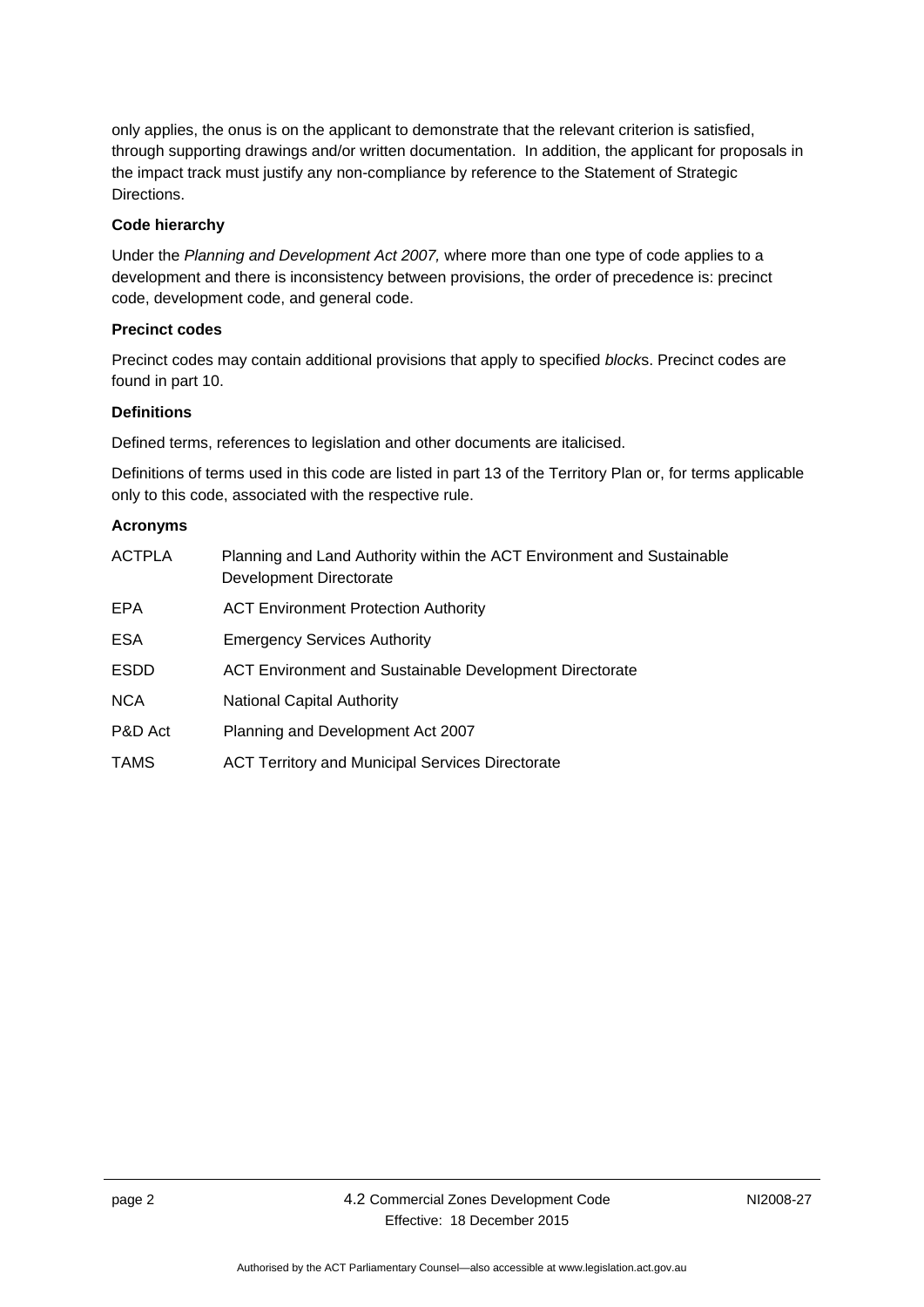# <span id="page-8-0"></span>**Relevant precinct codes, development codes and general codes**

Suburb precinct codes will be relevant to development in Civic (City, Braddon and Turner), town centres and group centres. Precinct codes may also be relevant to local centres and out-of-centre commercial areas (eg. west Deakin). **Precinct codes** are located in section 10 of the Territory Plan

**Development codes** that may be relevant are marked Y in table 1.

| Table 1 – Development codes applicable to development in commercial zones. |  |  |  |
|----------------------------------------------------------------------------|--|--|--|
|----------------------------------------------------------------------------|--|--|--|

| development/<br>use                                         | this code               | Residential Zones<br>Development Code | Multi Unit Housing<br>Development Code |
|-------------------------------------------------------------|-------------------------|---------------------------------------|----------------------------------------|
| ancillary use                                               | Y                       |                                       |                                        |
| aquatic recreation facility                                 | Y                       |                                       |                                        |
| boarding house                                              | Y                       |                                       |                                        |
| car park                                                    | Ý                       |                                       |                                        |
| caravan park/camping ground                                 | Ÿ                       |                                       |                                        |
| civic administration                                        | Ÿ                       |                                       |                                        |
| club                                                        | Y                       |                                       |                                        |
| COMMERCIAL ACCOMMODATION USE                                |                         |                                       |                                        |
| communications facility                                     | Y                       |                                       |                                        |
| <b>COMMUNITY USE</b>                                        | Y                       |                                       |                                        |
| consolidation                                               | Ÿ                       |                                       |                                        |
| craft workshop                                              | Υ                       |                                       |                                        |
| demolition                                                  | Ý                       |                                       |                                        |
| drink establishment                                         | Y                       |                                       |                                        |
| drive-in cinema                                             |                         |                                       |                                        |
| emergency services facility                                 | Υ                       |                                       |                                        |
| freight transport facility                                  | Y                       |                                       |                                        |
| funeral parlour                                             | Y                       |                                       |                                        |
| group or organised camp                                     | Y                       |                                       |                                        |
| guest house                                                 |                         |                                       |                                        |
| home business                                               | Ý                       |                                       |                                        |
| hotel                                                       |                         |                                       |                                        |
|                                                             |                         |                                       |                                        |
| indoor entertainment facility<br>indoor recreation facility | Y<br>Ÿ                  |                                       |                                        |
| industrial trades                                           |                         |                                       |                                        |
|                                                             | Y                       |                                       |                                        |
| light industry                                              | Y                       |                                       |                                        |
| minor use                                                   | Υ                       |                                       |                                        |
| motel                                                       | Y                       |                                       |                                        |
| municipal depot                                             |                         |                                       |                                        |
| multi-unit housing                                          |                         |                                       |                                        |
| <b>NON RETAIL COMMERCIAL</b>                                |                         |                                       |                                        |
| outdoor recreation facility                                 | Y                       |                                       |                                        |
| overnight camping area                                      | Y                       |                                       |                                        |
| parkland                                                    | $\overline{\mathsf{Y}}$ |                                       |                                        |
| pedestrian plaza                                            | Y                       |                                       |                                        |
| place of assembly                                           | Y                       |                                       |                                        |
| plant and equipment hire establishment                      | Y                       |                                       |                                        |
| produce market                                              |                         |                                       |                                        |
| public agency                                               | Y                       |                                       |                                        |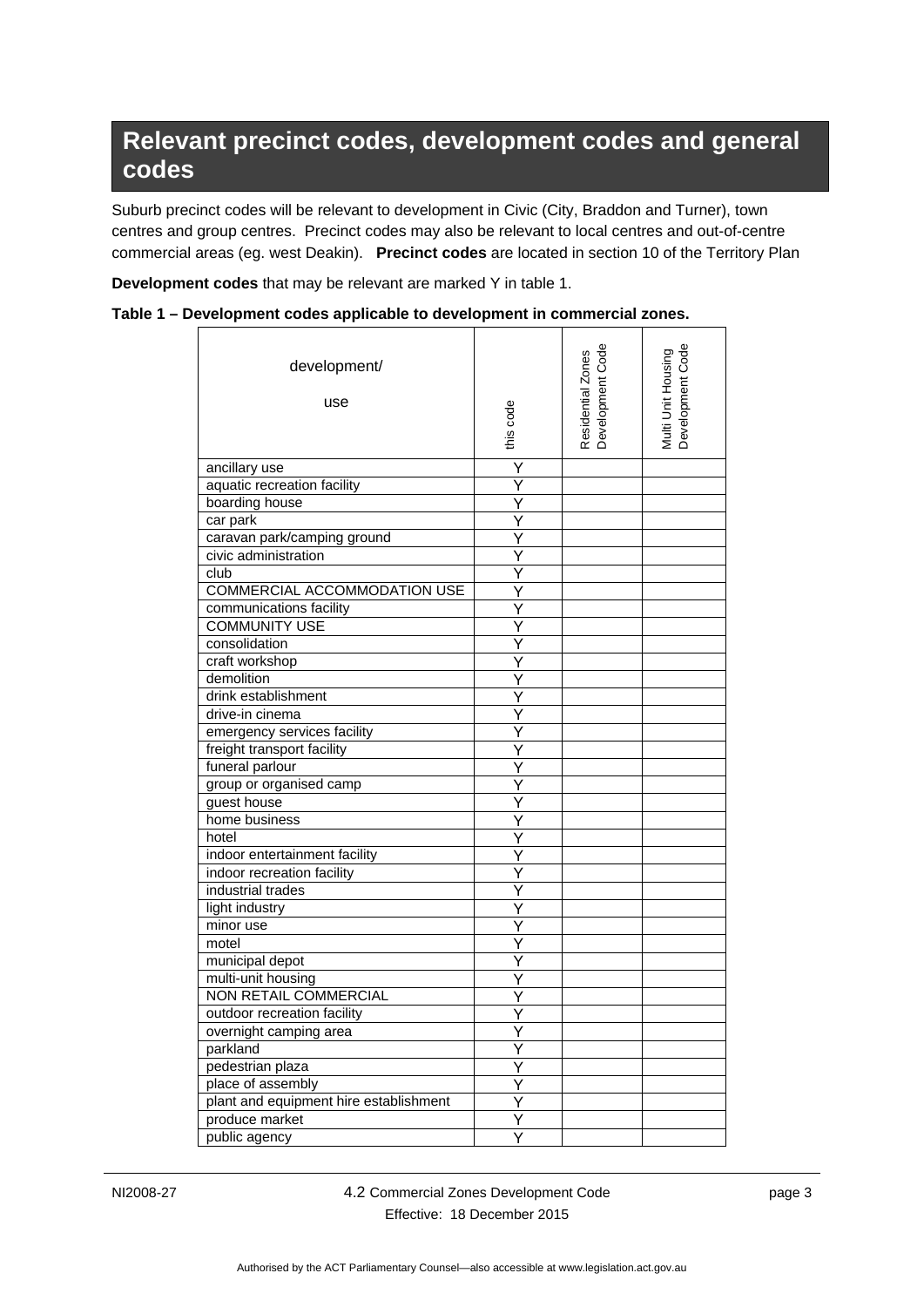| development/<br>use               | this code | Residential Zones<br>Development Code | Development Code<br>Multi Unit Housing |
|-----------------------------------|-----------|---------------------------------------|----------------------------------------|
| public transport facility         | Υ         |                                       |                                        |
| relocatable unit                  |           |                                       |                                        |
| recyclable materials collection   |           |                                       |                                        |
| <b>RESIDENTIAL USE</b>            |           | Υ                                     | Υ                                      |
| restaurant                        |           |                                       |                                        |
| scientific research establishment | Υ         |                                       |                                        |
| serviced apartment                |           |                                       |                                        |
| service station                   |           |                                       |                                        |
| <b>SHOP</b>                       |           |                                       |                                        |
| store                             |           |                                       |                                        |
| subdivision                       | Υ         |                                       |                                        |
| temporary use                     |           |                                       |                                        |
| tourist facility                  |           |                                       |                                        |
| tourist resort                    |           |                                       |                                        |
| transport depot                   |           |                                       |                                        |
| vehicle sales                     | Y         |                                       |                                        |
| veterinary hospital               |           |                                       |                                        |
| warehouse                         | Υ         |                                       |                                        |
| zoological facility               |           |                                       |                                        |

In addition to **development codes** and **precinct codes**, the following **general codes** may be relevant

Access and Mobility General Code

Bicycle Parking General Code

Communications Facilities and Associated Infrastructure General Code

Crime Prevention through Environmental Design General Code

Home Business General Code

Lease Variation General Code

Parking and Vehicular Access General Code

Planning for Bushfire Risk Management General Code

Residential Boundary Fences General Code

Signs General Code

Water Ways: Water Sensitive Urban Design General Code

**General codes** are located in part 11 of the Territory Plan.

Development must comply with the relevant codes (including other general codes that may not be listed above), subject to the code hierarchy outlined in the introduction to this code.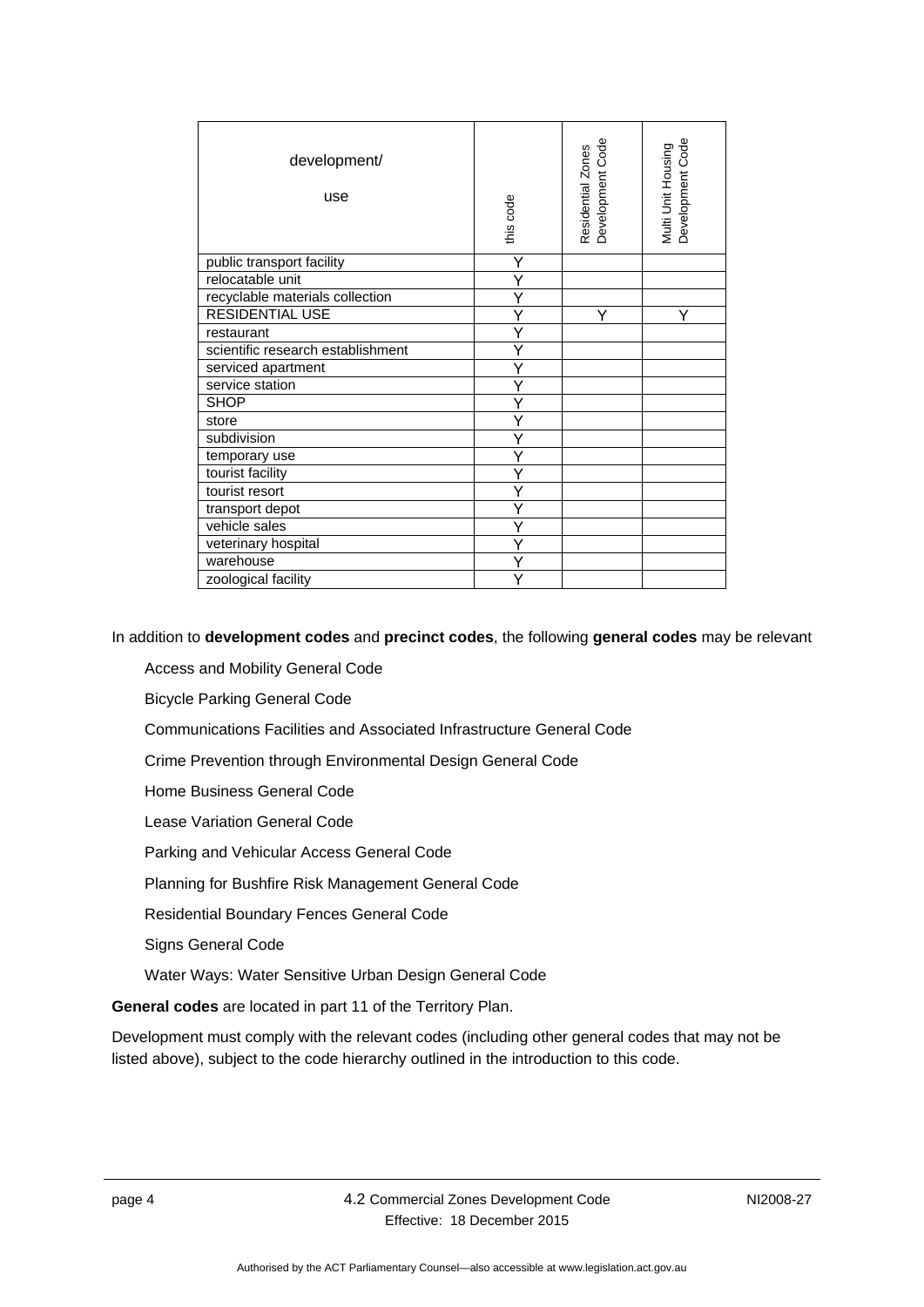# **Part A – General controls**

<span id="page-10-0"></span>This part applies to all development in commercial zones.

<span id="page-10-2"></span>

| <b>Rules</b>                                                                                                                                                                         |                                           | <b>Criteria</b>                                                                                |
|--------------------------------------------------------------------------------------------------------------------------------------------------------------------------------------|-------------------------------------------|------------------------------------------------------------------------------------------------|
| 1.1                                                                                                                                                                                  | Approved lease and development conditions |                                                                                                |
| R <sub>1</sub>                                                                                                                                                                       |                                           | C <sub>1</sub>                                                                                 |
| This rule applies to blocks affected by approved<br>lease and development conditions that provide<br>for one or more of the following matters:                                       |                                           | The development meets the intent of any current,<br>relevant lease and development conditions. |
| a)                                                                                                                                                                                   | plot ratio                                |                                                                                                |
| b)                                                                                                                                                                                   | building envelope                         |                                                                                                |
| c)                                                                                                                                                                                   | building height                           |                                                                                                |
| d)                                                                                                                                                                                   | front street setback                      |                                                                                                |
| e)                                                                                                                                                                                   | side setback                              |                                                                                                |
| f)                                                                                                                                                                                   | rear setback                              |                                                                                                |
| g)                                                                                                                                                                                   | building design                           |                                                                                                |
| h)                                                                                                                                                                                   | materials and finish                      |                                                                                                |
| i)                                                                                                                                                                                   | interface                                 |                                                                                                |
| j)                                                                                                                                                                                   | vehicle access                            |                                                                                                |
| k)                                                                                                                                                                                   | parking                                   |                                                                                                |
| I)                                                                                                                                                                                   | solar access                              |                                                                                                |
| m)                                                                                                                                                                                   | private open space                        |                                                                                                |
| n)                                                                                                                                                                                   | landscaping                               |                                                                                                |
| O)                                                                                                                                                                                   | water sensitive urban design.             |                                                                                                |
| Approved lease and development conditions for<br>the matters listed above shall take precedence<br>over the provisions of this code, but only to the<br>extent of any inconsistency. |                                           |                                                                                                |

### <span id="page-10-1"></span>**Element 1: Lease and development conditions**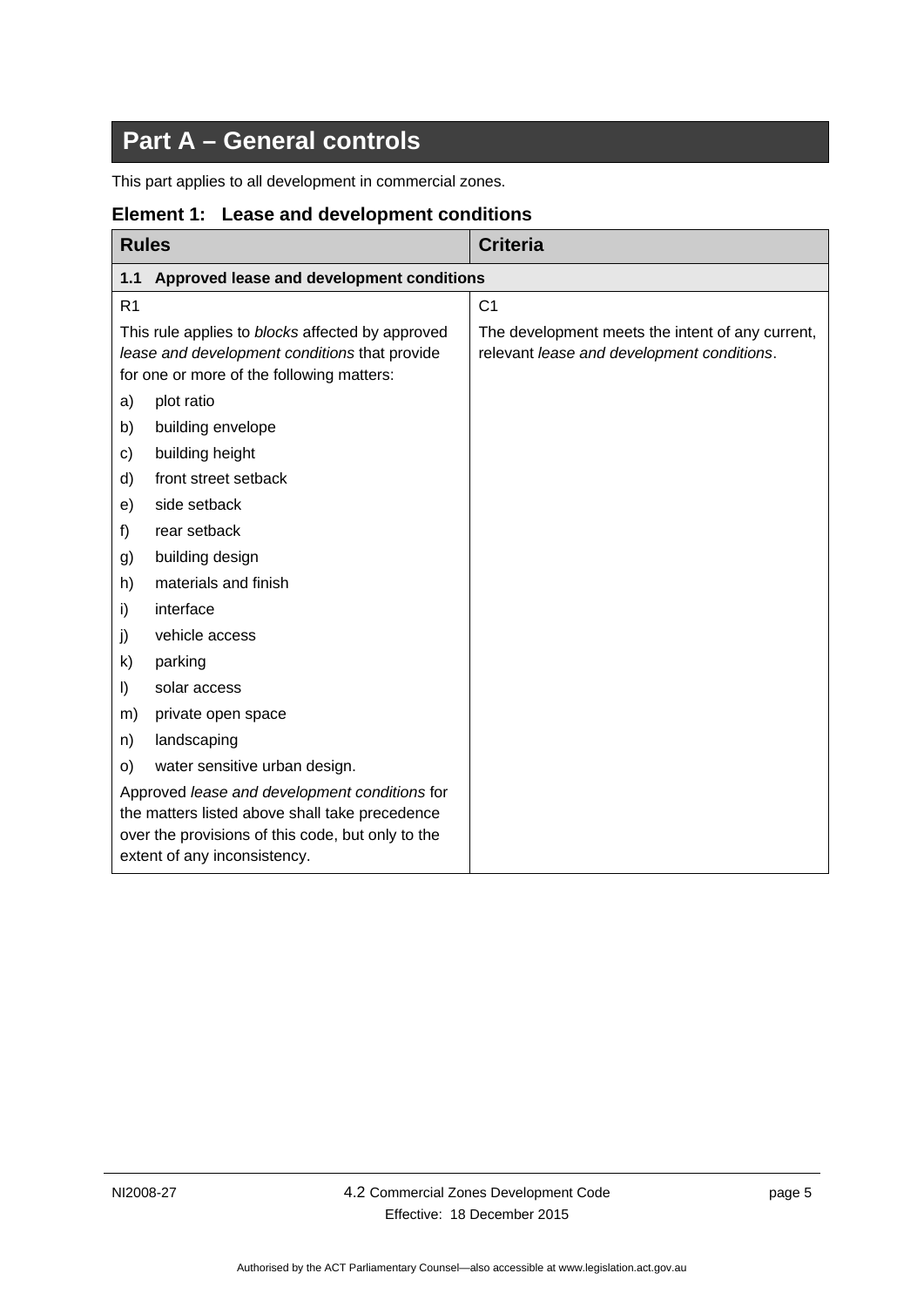### <span id="page-11-0"></span>**Element 2: Use**

**Intent:** 

a) To ensure that community and recreation facilities remain available to the community

<span id="page-11-1"></span>

| <b>Rules</b>                                                                                                              | <b>Criteria</b>                                                                                                                                                                                                                                                      |
|---------------------------------------------------------------------------------------------------------------------------|----------------------------------------------------------------------------------------------------------------------------------------------------------------------------------------------------------------------------------------------------------------------|
| <b>Existing community and recreation sites</b><br>2.1                                                                     |                                                                                                                                                                                                                                                                      |
| R <sub>2</sub><br>A development proposal does not reduce the<br>range of community or recreation facilities<br>available. | C <sub>2</sub><br>A proposal that reduces the range of community<br>or recreation facilities available demonstrates<br>through a social impact assessment that there is<br>enough land or sufficient other facilities in the<br>locality to meet anticipated demand. |

### <span id="page-11-2"></span>**Element 3: Buildings**

<span id="page-11-3"></span>

| <b>Rules</b>                                | <b>Criteria</b>                                                                                                                    |  |  |
|---------------------------------------------|------------------------------------------------------------------------------------------------------------------------------------|--|--|
| <b>Building design and materials</b><br>3.1 |                                                                                                                                    |  |  |
|                                             | C <sub>3</sub>                                                                                                                     |  |  |
| There is no applicable rule.                | Buildings achieve all of the following:                                                                                            |  |  |
|                                             | a contribution to the amenity and character<br>a)<br>of adjacent public spaces                                                     |  |  |
|                                             | interesting, functional and attractive facades<br>b)<br>that contribute positively to the streetscape<br>and pedestrian experience |  |  |
|                                             | minimal reflected sunlight<br>C)                                                                                                   |  |  |
|                                             | articulated building forms.<br>d)                                                                                                  |  |  |
|                                             | C <sub>4</sub>                                                                                                                     |  |  |
| There is no applicable rule.                | Buildings are of permanent construction.                                                                                           |  |  |
|                                             |                                                                                                                                    |  |  |
| 3.2 Plant and structures                    |                                                                                                                                    |  |  |
|                                             | C <sub>5</sub>                                                                                                                     |  |  |
| There is no applicable rule.                | Plant installations and service structures are                                                                                     |  |  |
|                                             | integrated with the building design, so they are                                                                                   |  |  |
|                                             | set back from the building facade and screened<br>from public areas.                                                               |  |  |
|                                             |                                                                                                                                    |  |  |
| <b>Car parking structures</b><br>3.3        |                                                                                                                                    |  |  |
|                                             | C <sub>6</sub>                                                                                                                     |  |  |
| There is no applicable rule.                | Car parking structures integrate with the built<br>form of adjacent existing development.                                          |  |  |

<span id="page-11-5"></span><span id="page-11-4"></span>page 6 4.2 Commercial Zones Development Code Effective: 18 December 2015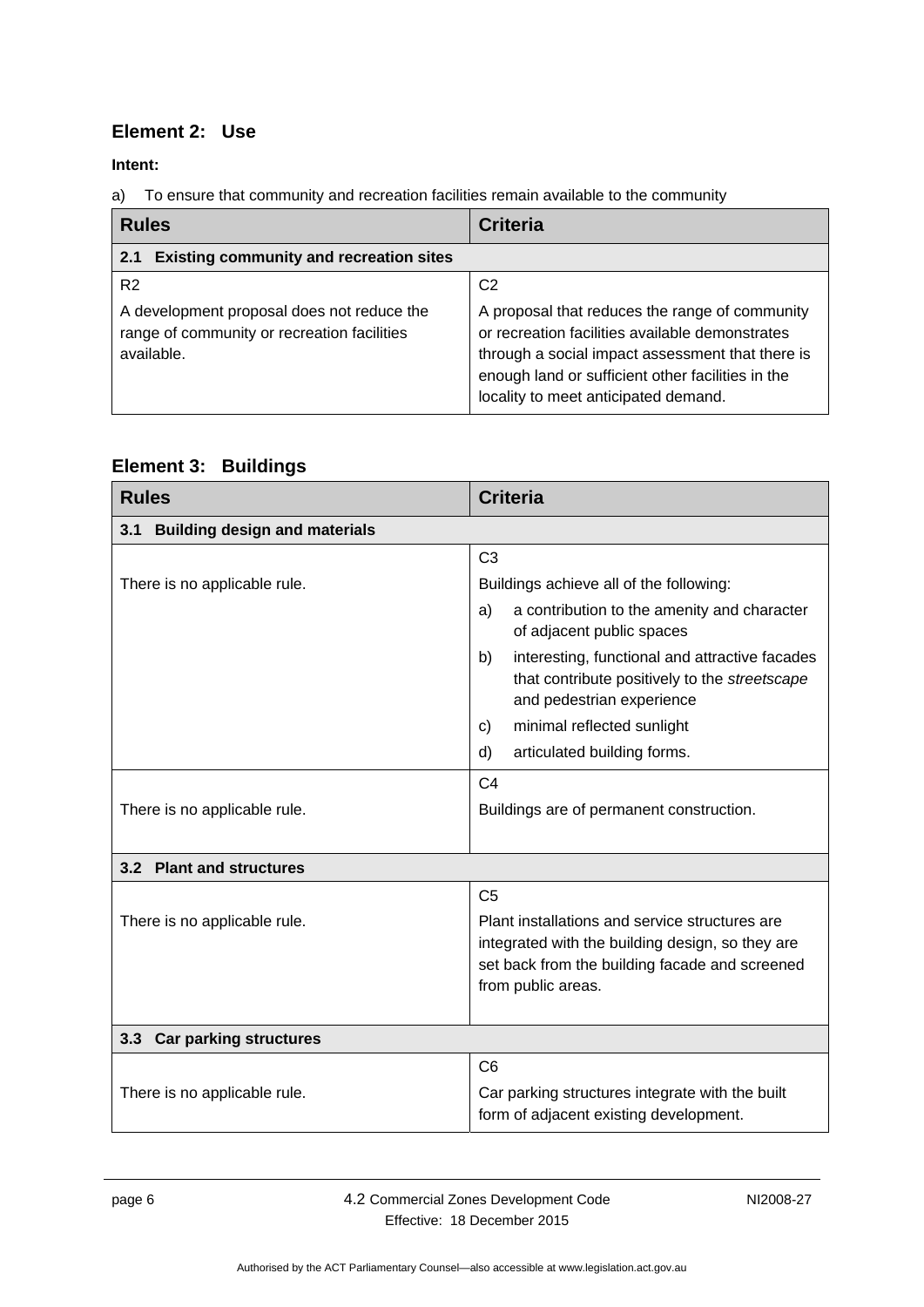<span id="page-12-2"></span><span id="page-12-1"></span><span id="page-12-0"></span>

| <b>Rules</b>                                                                                                                                                                                                                                                                      | <b>Criteria</b>                                                                                                                                                                                                                                                                                                                                                                                                                                                                                                                                           |  |  |
|-----------------------------------------------------------------------------------------------------------------------------------------------------------------------------------------------------------------------------------------------------------------------------------|-----------------------------------------------------------------------------------------------------------------------------------------------------------------------------------------------------------------------------------------------------------------------------------------------------------------------------------------------------------------------------------------------------------------------------------------------------------------------------------------------------------------------------------------------------------|--|--|
| 3.4 Materials and finishes                                                                                                                                                                                                                                                        |                                                                                                                                                                                                                                                                                                                                                                                                                                                                                                                                                           |  |  |
| There is no applicable rule.                                                                                                                                                                                                                                                      | C7<br>Building materials and finishes provide for visual<br>expression and interest. Where extensive glass<br>or solid wall facades are incorporated in<br>buildings:<br>transparency is maximized<br>a)<br>reflectivity is minimized<br>b)<br>shadow profiles or visible joint detailing are<br>c)<br>included<br>visually interesting building elements are<br>d)<br>applied through the use of elements such as<br>colour, articulation, materials selection,<br>shadows or deep framing profiles.                                                     |  |  |
| 3.5<br><b>Storage</b>                                                                                                                                                                                                                                                             |                                                                                                                                                                                                                                                                                                                                                                                                                                                                                                                                                           |  |  |
| R <sub>8</sub><br>Outdoor storage areas comply with all of the<br>following:<br>are located behind the building line<br>a)<br>b)<br>are screened from view from any road or<br>other public area<br>do not encroach on car-parking areas,<br>c)<br>driveways, or landscape areas. | C <sub>8</sub><br>Where the proposed use requires open areas for<br>storage of goods and materials, adequate<br>provision is included in the design and layout of<br>the site for these areas, and they do not encroach<br>on car parking, driveways or landscaped areas.                                                                                                                                                                                                                                                                                 |  |  |
| 3.6 Wind                                                                                                                                                                                                                                                                          |                                                                                                                                                                                                                                                                                                                                                                                                                                                                                                                                                           |  |  |
| There is no applicable rule.                                                                                                                                                                                                                                                      | C <sub>9</sub><br>This criterion applies to buildings with a height of<br>building greater than 19m but less than 28m.<br>The wind patterns associated with the proposed<br>building will not unreasonably reduce the safety<br>and comfort of people in the public realm or other<br>open spaces associated with the development,<br>compared with a similar building on the site with a<br>height of building of 19m.<br>Compliance with this criterion will be<br>demonstrated by a wind assessment report<br>prepared by a suitably qualified person. |  |  |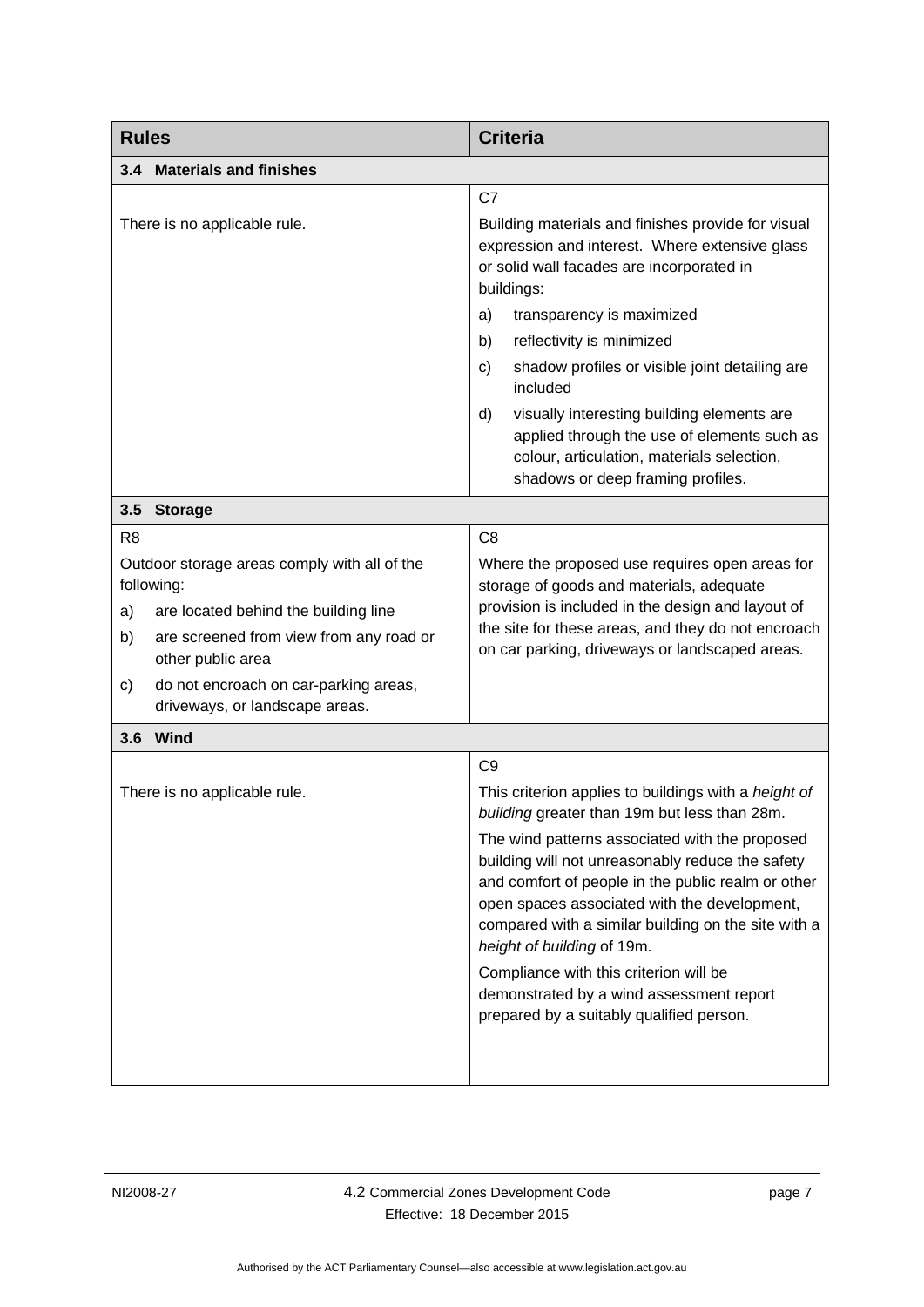<span id="page-13-2"></span><span id="page-13-1"></span><span id="page-13-0"></span>

| <b>Rules</b>                                                                                                                                                                                                                                                                        | <b>Criteria</b>                                                       |  |
|-------------------------------------------------------------------------------------------------------------------------------------------------------------------------------------------------------------------------------------------------------------------------------------|-----------------------------------------------------------------------|--|
| R <sub>10</sub>                                                                                                                                                                                                                                                                     |                                                                       |  |
| This rule applies to buildings with a height of<br>building greater than 28m.                                                                                                                                                                                                       | This is a mandatory requirement. There is no<br>applicable criterion. |  |
| As a consequence of the proposed development<br>wind speeds do not exceed the following:                                                                                                                                                                                            |                                                                       |  |
| adjacent main pedestrian areas and routes<br>a)<br>(as defined in the relevant precinct code) -<br>10m/s                                                                                                                                                                            |                                                                       |  |
| all other adjacent streets and public places -<br>b)<br>$16 \text{ m/s}.$                                                                                                                                                                                                           |                                                                       |  |
| Compliance with this rule is<br>demonstrated by a wind assessment report<br>prepared by a suitably qualified person.                                                                                                                                                                |                                                                       |  |
| 3.7 Ventilation                                                                                                                                                                                                                                                                     |                                                                       |  |
| R <sub>11</sub>                                                                                                                                                                                                                                                                     |                                                                       |  |
| This rule applies to buildings used or proposed to<br>be used for one or more of the following:                                                                                                                                                                                     | This is a mandatory requirement. There is no<br>applicable criterion. |  |
| food retail<br>a)                                                                                                                                                                                                                                                                   |                                                                       |  |
| restaurant.<br>b)                                                                                                                                                                                                                                                                   |                                                                       |  |
| All exhaust and ventilation systems are installed<br>and operated to comply with Australian Standard<br>AS1668.1 The Use of Ventilation and Air-<br>conditioning in Buildings.                                                                                                      |                                                                       |  |
| 3.8 Shopping arcades and malls - CZ3                                                                                                                                                                                                                                                |                                                                       |  |
| R <sub>12</sub>                                                                                                                                                                                                                                                                     |                                                                       |  |
| This rule applies to CZ3.                                                                                                                                                                                                                                                           | This is a mandatory requirement. There is no                          |  |
| Internal shopping arcades or malls are not<br>permitted.                                                                                                                                                                                                                            | applicable criterion.                                                 |  |
| Supportive housing and residential care accommodation<br>3.9                                                                                                                                                                                                                        |                                                                       |  |
| R <sub>13</sub>                                                                                                                                                                                                                                                                     |                                                                       |  |
| All dwellings for the purposes of supportive<br>housing and/or residential care accommodation<br>are designed to comply with the relevant parts of<br>the Residential Zones - Multi Unit Housing<br>Development Code and the relevant Australian<br>Standard for Adaptable Housing. | This is a mandatory requirement. There is no<br>applicable criterion. |  |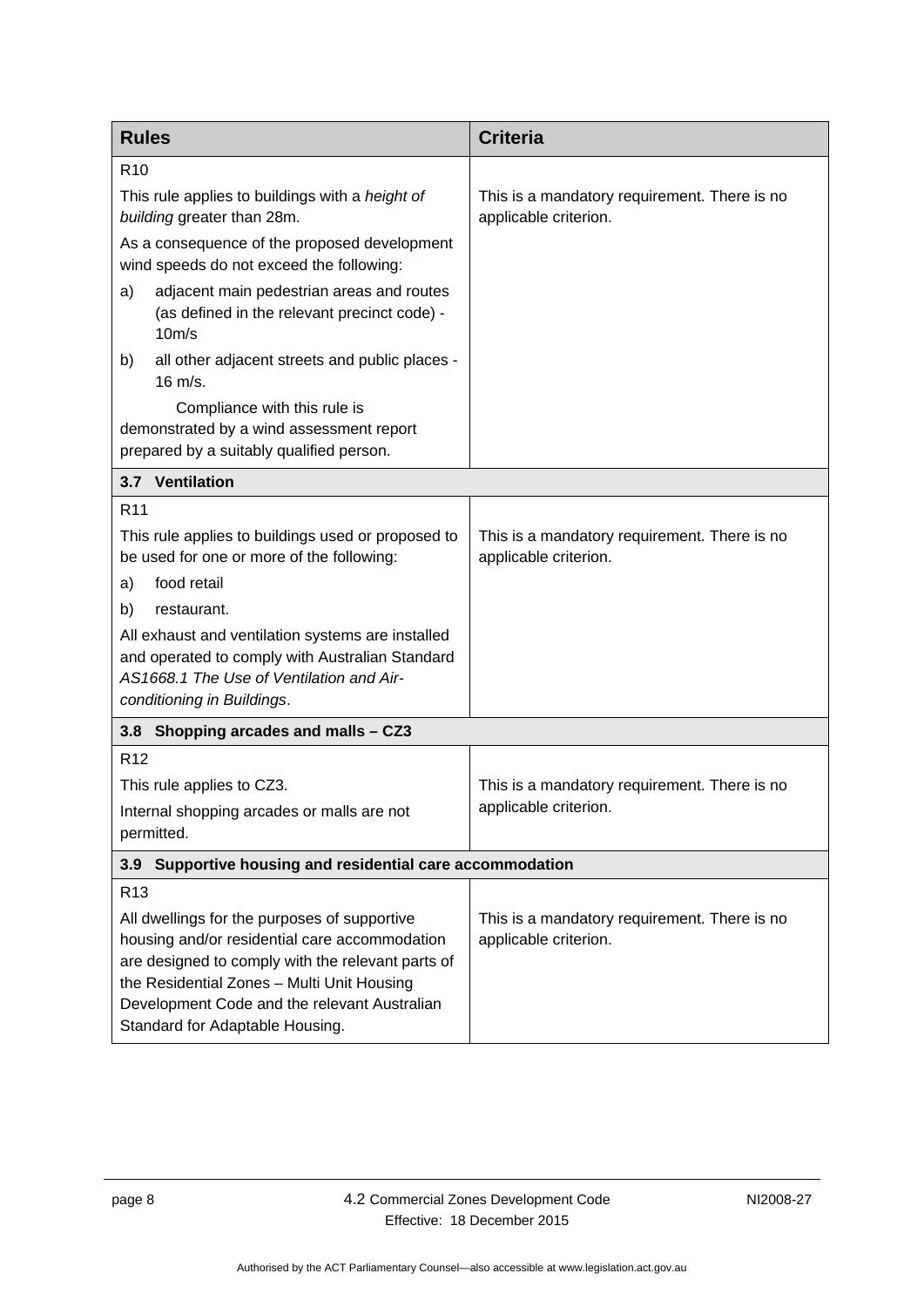<span id="page-14-1"></span><span id="page-14-0"></span>

| <b>Rules</b>                 | <b>Criteria</b>                                                                                                                                                                                                                          |
|------------------------------|------------------------------------------------------------------------------------------------------------------------------------------------------------------------------------------------------------------------------------------|
| 4.1<br>Landscaping           |                                                                                                                                                                                                                                          |
|                              | C <sub>14</sub>                                                                                                                                                                                                                          |
| There is no applicable rule. | Landscaping associated with the development<br>achieves all of the following:                                                                                                                                                            |
|                              | response to site attributes, including<br>a)<br>streetscapes and landscapes of<br>documented heritage significance                                                                                                                       |
|                              | appropriate scale relative to the road<br>b)<br>reserve width and building bulk                                                                                                                                                          |
|                              | vegetation types and landscaping styles<br>C)<br>which complement the streetscape                                                                                                                                                        |
|                              | d)<br>integration with parks, reserves and public<br>transport corridors                                                                                                                                                                 |
|                              | minimal adverse effect on the structure of<br>e)<br>the proposed buildings or adjoining buildings                                                                                                                                        |
|                              | f)<br>contribution to energy efficiency and<br>amenity by providing substantial shade in<br>summer, especially to west-facing windows<br>and open car park areas, and admitting<br>winter sunlight to outdoor and indoor living<br>areas |
|                              | minimal overlooking between buildings<br>g)                                                                                                                                                                                              |
|                              | satisfies utility maintenance requirements<br>h)                                                                                                                                                                                         |
|                              | i)<br>minimises the risk of damage to<br>aboveground and underground utilities                                                                                                                                                           |
|                              | j)<br>screens aboveground utilities                                                                                                                                                                                                      |
|                              | $\mathsf{k}$<br>provides adequate sight lines for vehicles<br>and pedestrians, especially near street<br>corners and intersections                                                                                                       |
|                              | $\vert$<br>does not obscure or obstruct building<br>entries, paths and driveways to reduce the<br>actual or perceived personal safety and<br>security.                                                                                   |
|                              | C <sub>15</sub>                                                                                                                                                                                                                          |
| There is no applicable rule. | Tree planting in and around car parks provides<br>shade and softens the visual impact of parking<br>areas.                                                                                                                               |

# **Element 4: Site**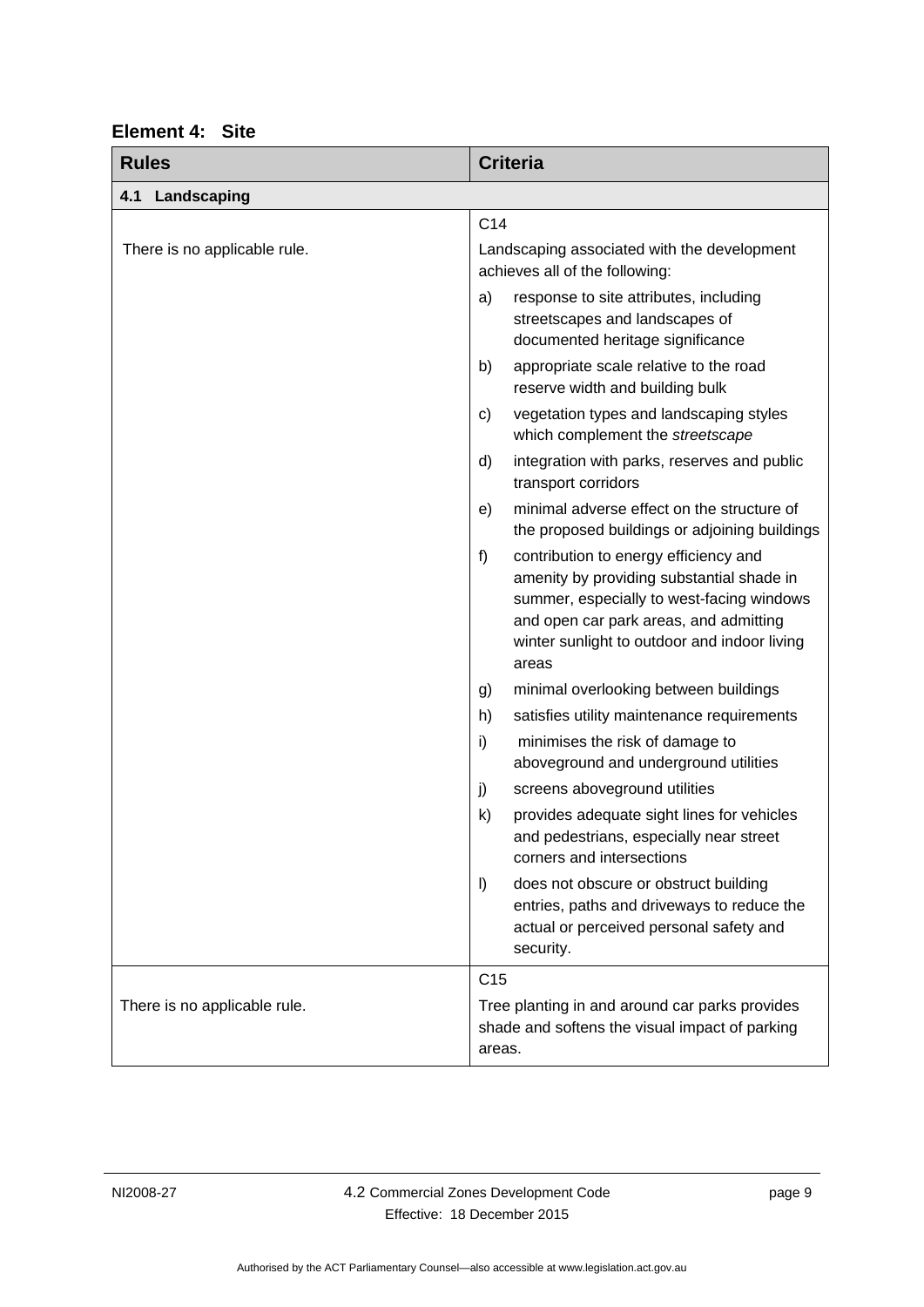<span id="page-15-0"></span>

| <b>Rules</b>                                                                                                                                                                                                   | <b>Criteria</b>                                                       |  |
|----------------------------------------------------------------------------------------------------------------------------------------------------------------------------------------------------------------|-----------------------------------------------------------------------|--|
| 4.2 Lighting                                                                                                                                                                                                   |                                                                       |  |
| R <sub>16</sub><br>External lighting is provided to building frontages,<br>to all pathways, roads, laneways and car-parking<br>areas in accordance with Australian Standard<br>AS1158.3.1 Pedestrian Lighting. | This is a mandatory requirement. There is no<br>applicable criterion. |  |
| R <sub>17</sub><br>All external lighting provided is in accordance<br>with Australian Standard AS4282 - Control of the<br>Obtrusive Effects of Outdoor Lighting.                                               | C <sub>17</sub><br>Light spill is minimised.                          |  |
| 4.3 Easements                                                                                                                                                                                                  |                                                                       |  |
| R <sub>18</sub><br>Buildings do not encroach over easements or<br>rights of way.                                                                                                                               | This is a mandatory requirement. There is no<br>applicable criterion. |  |

### <span id="page-15-2"></span><span id="page-15-1"></span>**Element 5: Access**

- a) To ensure safe and efficient access for vehicles and pedestrians
- b) To ensure adequate parking facilities are provided

<span id="page-15-4"></span><span id="page-15-3"></span>

| <b>Rules</b>                                                                                                      | <b>Criteria</b>                                                                                                                                                                 |  |
|-------------------------------------------------------------------------------------------------------------------|---------------------------------------------------------------------------------------------------------------------------------------------------------------------------------|--|
| <b>Access</b><br>5.1                                                                                              |                                                                                                                                                                                 |  |
| There is no applicable rule.                                                                                      | C <sub>19</sub><br>Driveways and pedestrian entrances to the site<br>are clearly visible from the front boundary.                                                               |  |
| R <sub>20</sub><br>Loading docks or vehicular entries to buildings<br>are not located on frontages to the street. | C <sub>20</sub><br>Loading docks and vehicular entries do not<br>dominate the street frontage or conflict with<br>parking and pedestrian movements in front of the<br>building. |  |
| <b>Traffic generation</b><br>5.2                                                                                  |                                                                                                                                                                                 |  |
| There is no applicable rule.                                                                                      | C <sub>21</sub><br>The existing road network can accommodate the<br>amount of traffic that is likely to be generated by<br>the development.                                     |  |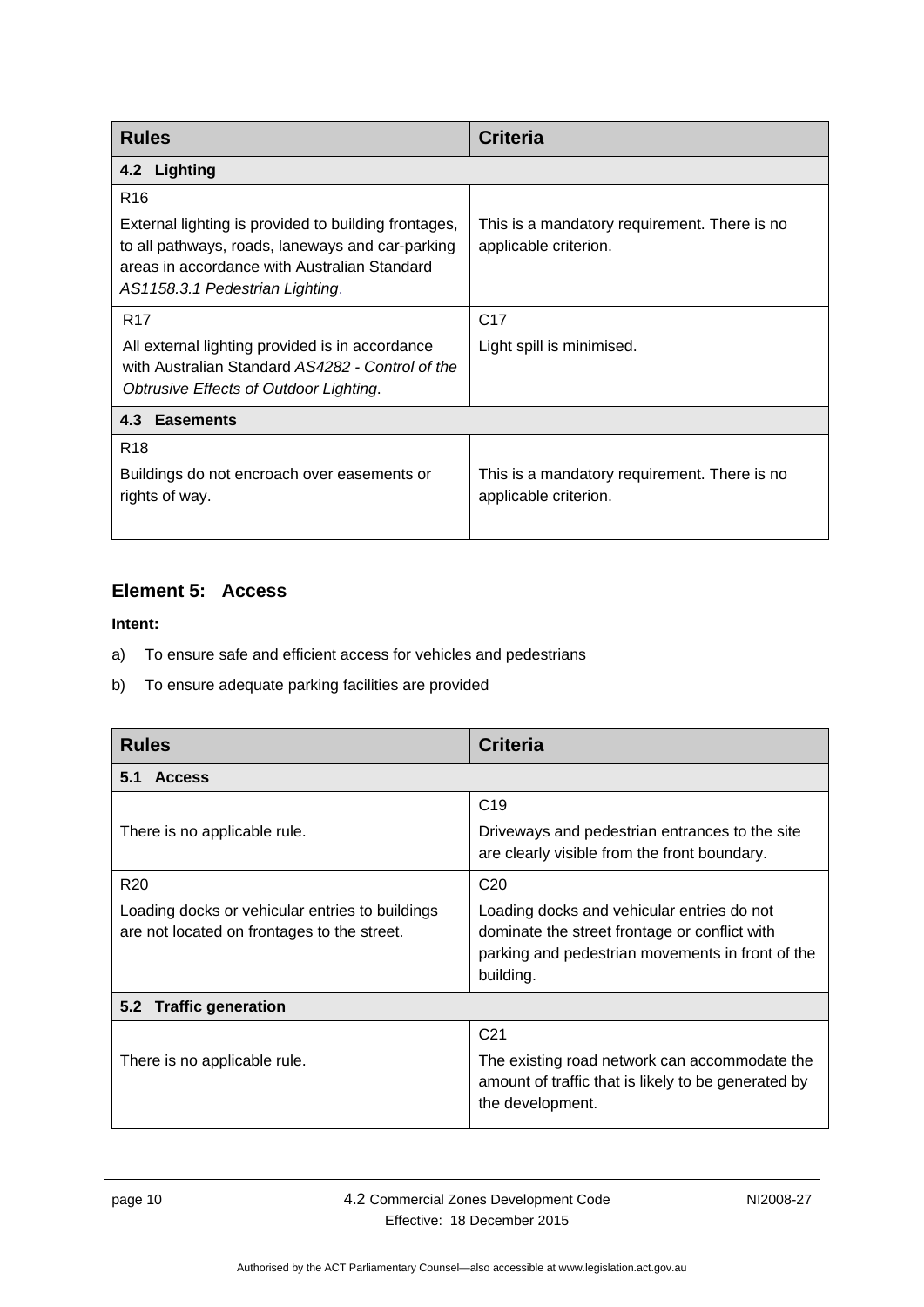<span id="page-16-0"></span>

| <b>Rules</b>                                                                                  | <b>Criteria</b>                                                                    |
|-----------------------------------------------------------------------------------------------|------------------------------------------------------------------------------------|
| 5.3 Service access and delivery                                                               |                                                                                    |
| R <sub>22</sub>                                                                               | C <sub>22</sub>                                                                    |
| Goods loading and unloading facilities comply<br>with all of the following:                   | Facilities for the loading and unloading of goods<br>achieve all of the following: |
| are located within the site<br>a)                                                             | safe and efficient manoeuvring of service<br>a)                                    |
| allow for service vehicles to enter and leave<br>b)                                           | vehicles                                                                           |
| the site in a forward direction.<br>Note: Loading, unloading and associated manoeuvring areas | b)<br>does not unreasonably compromise the                                         |
|                                                                                               | safety of pedestrians                                                              |
| are in addition to minimum parking requirements.                                              | does not unreasonably compromise traffic<br>C)                                     |
|                                                                                               | movement or the operation of any adjoining<br>road, cycleway or pedestrian pathway |
|                                                                                               | does not unreasonably affect on-street or<br>d)<br>off-street car parking          |
|                                                                                               |                                                                                    |
|                                                                                               | adequate provision for the manoeuvring of<br>e)<br>vehicles.                       |

### <span id="page-16-1"></span>**Element 6: Noise**

a) To promote a high level of amenity.

<span id="page-16-2"></span>

| <b>Rules</b>    |                                                                                                                                                                | <b>Criteria</b>                              |
|-----------------|----------------------------------------------------------------------------------------------------------------------------------------------------------------|----------------------------------------------|
| 6.1             | <b>Potentially noisy uses</b>                                                                                                                                  |                                              |
| R <sub>23</sub> |                                                                                                                                                                |                                              |
|                 | This rule applies to any of the following:                                                                                                                     | This is a mandatory requirement. There is no |
| a)              | club                                                                                                                                                           | applicable criterion.                        |
| b)              | drink establishment                                                                                                                                            |                                              |
| c)              | emergency services facility                                                                                                                                    |                                              |
| d)              | hotel                                                                                                                                                          |                                              |
| e)              | indoor recreation facility                                                                                                                                     |                                              |
| f)              | industry (except light industry)                                                                                                                               |                                              |
| g)              | indoor entertainment facility                                                                                                                                  |                                              |
| h)              | outdoor recreation facility                                                                                                                                    |                                              |
| i)              | restaurant.                                                                                                                                                    |                                              |
|                 | Development complies with a noise management<br>plan prepared by a suitably qualified person and<br>endorsed by the Environment Protection<br>Authority (EPA). |                                              |
|                 | The noise management plan will detail the<br>proposed design, siting and construction methods<br>that will be employed to ensure compliance with               |                                              |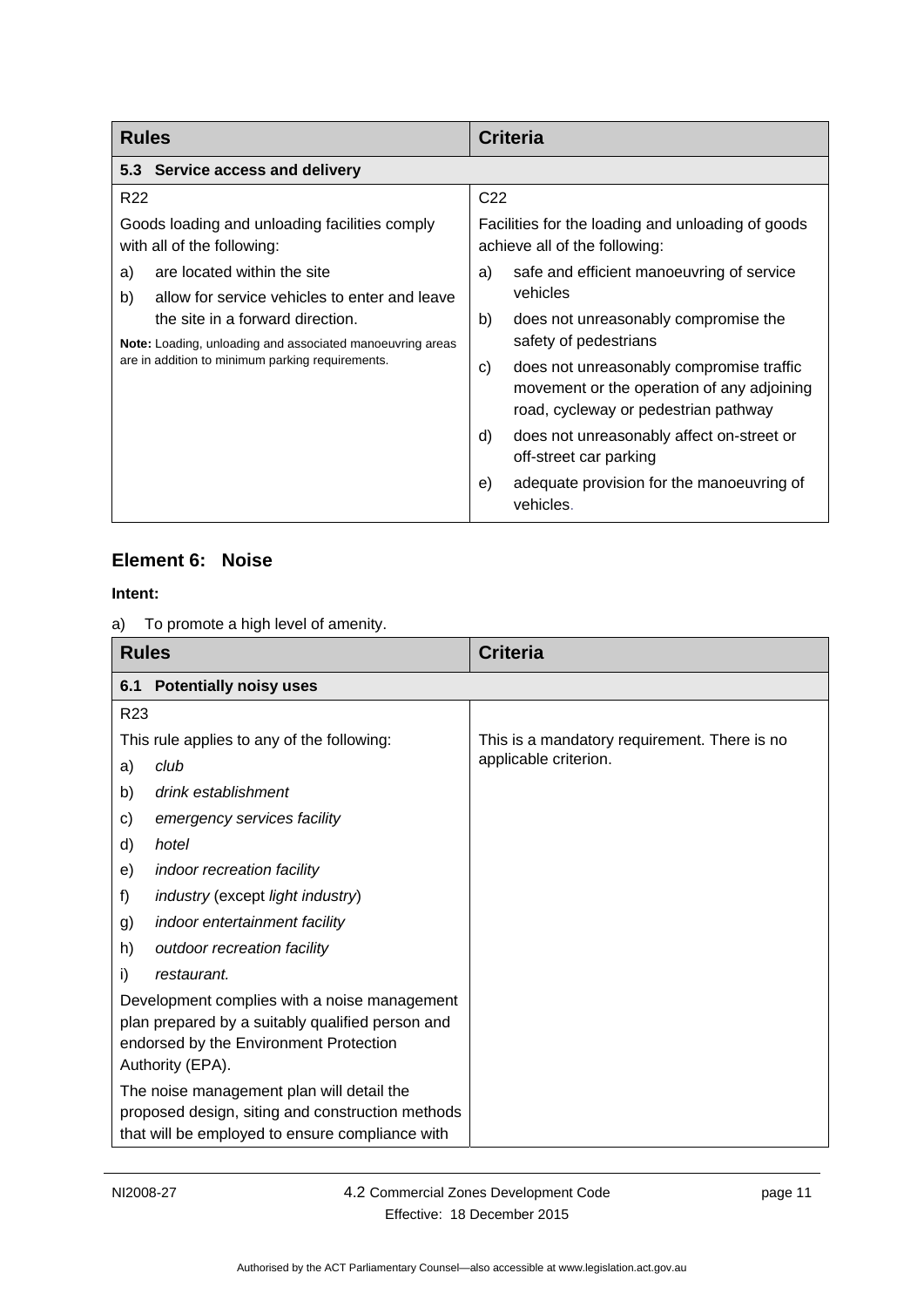| <b>Rules</b>                                                                                                                                                 | <b>Criteria</b> |
|--------------------------------------------------------------------------------------------------------------------------------------------------------------|-----------------|
| the Noise Zone Standard as detailed in the<br>Environment Protection Regulation 2005, based<br>on the estimated noise levels when the facility is<br>in use. |                 |
| <b>Note:</b> A condition of development approval may be imposed<br>to ensure compliance with the endorsed noise management<br>plan.                          |                 |

# <span id="page-17-0"></span>**Element 7: Environment**

#### **Intent:**

a) To identify and mitigate potential onsite and offsite environmental impacts of development and incorporate alternative design options where necessary.

<span id="page-17-1"></span>

| <b>Rules</b>                                                                                                                                                                                                                                        | <b>Criteria</b>                              |
|-----------------------------------------------------------------------------------------------------------------------------------------------------------------------------------------------------------------------------------------------------|----------------------------------------------|
| Water sensitive urban design<br>7.1                                                                                                                                                                                                                 |                                              |
| R <sub>24</sub>                                                                                                                                                                                                                                     |                                              |
| This rule applies to sites $5000m2$ or larger.                                                                                                                                                                                                      | This is a mandatory requirement. There is no |
| The average annual stormwater pollutant export<br>is reduced for all of the following:                                                                                                                                                              | applicable criterion.                        |
| suspended solids by at least 60 per cent<br>a)                                                                                                                                                                                                      |                                              |
| total phosphorous by at least 45 per cent<br>b)                                                                                                                                                                                                     |                                              |
| total nitrogen by at least 40 per cent<br>c)                                                                                                                                                                                                        |                                              |
| compared with an urban catchment with<br>no water quality management controls.                                                                                                                                                                      |                                              |
| Note: Compliance with this rule is demonstrated by a water<br>sensitive urban design outcomes plan endorsed by a suitably<br>qualified person.                                                                                                      |                                              |
| R <sub>25</sub>                                                                                                                                                                                                                                     |                                              |
| This rule applies to sites $2000m^2$ or larger.                                                                                                                                                                                                     | This is a mandatory requirement. There is no |
| Stormwater management complies with one of<br>the following:                                                                                                                                                                                        | applicable criterion.                        |
| the capacity of the existing pipe (minor)<br>a)<br>stormwater connection is not exceeded in<br>1-in-10 year storm event and the capacity of<br>the existing major overland stormwater<br>system is not exceeded in the 1-in-100 year<br>storm event |                                              |
| the 1-in-5 year and 1-in-100 year<br>b)<br>stormwater peak run off does not exceed<br>pre-development levels.                                                                                                                                       |                                              |
| Note: Compliance with this rule is demonstrated by a water<br>sensitive urban design outcomes plan endorsed by a suitably<br>qualified person.                                                                                                      |                                              |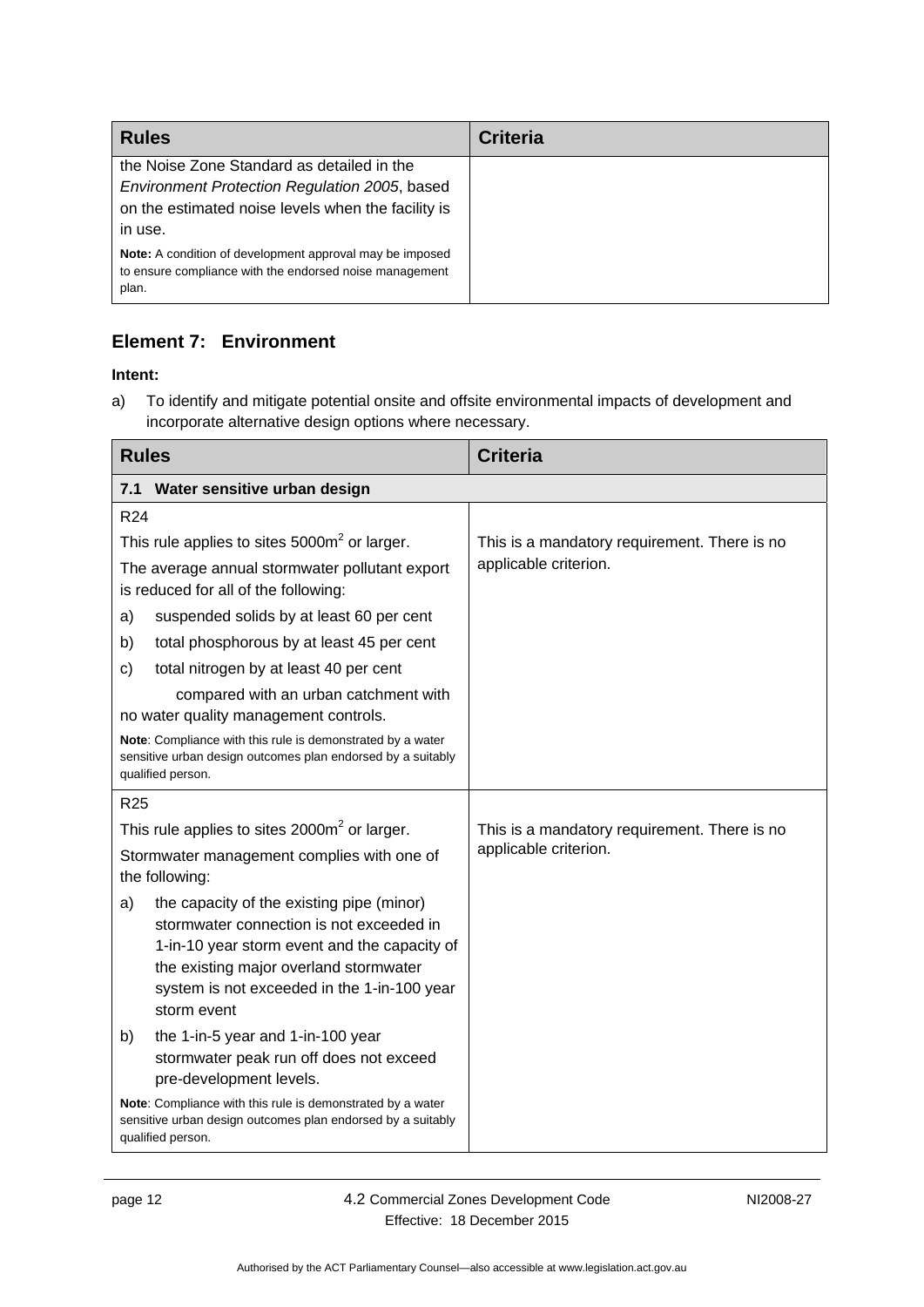<span id="page-18-1"></span><span id="page-18-0"></span>

| <b>Rules</b>                                                                                                                                                                                                                                                                                                                                                                                                                                                                                                                                                                                                                   | <b>Criteria</b>                                                               |
|--------------------------------------------------------------------------------------------------------------------------------------------------------------------------------------------------------------------------------------------------------------------------------------------------------------------------------------------------------------------------------------------------------------------------------------------------------------------------------------------------------------------------------------------------------------------------------------------------------------------------------|-------------------------------------------------------------------------------|
| R <sub>26</sub>                                                                                                                                                                                                                                                                                                                                                                                                                                                                                                                                                                                                                |                                                                               |
| This rule applies to sites $2,000m^2$ or larger.                                                                                                                                                                                                                                                                                                                                                                                                                                                                                                                                                                               | This is a mandatory requirement. There is no                                  |
| Provision is made for one or more of the<br>following:                                                                                                                                                                                                                                                                                                                                                                                                                                                                                                                                                                         | applicable criterion.                                                         |
| the storage of stormwater equivalent to at<br>a)<br>least 1.4kl per 100 $m2$ of impervious area,<br>and its release over a period of 1 to 3 days                                                                                                                                                                                                                                                                                                                                                                                                                                                                               |                                                                               |
| runoff peak flow for the 3 month ARI storm<br>b)<br>to be no more than pre-development levels<br>and release of captured flow over a period<br>of 1 to 3 days.                                                                                                                                                                                                                                                                                                                                                                                                                                                                 |                                                                               |
| Note: Compliance with this rule is demonstrated by a water<br>sensitive urban design outcomes plan endorsed by a suitably<br>qualified person.                                                                                                                                                                                                                                                                                                                                                                                                                                                                                 |                                                                               |
| R <sub>27</sub>                                                                                                                                                                                                                                                                                                                                                                                                                                                                                                                                                                                                                |                                                                               |
| Evidence is provided that shows the<br>development achieves a minimum 40% reduction<br>in mains water consumption compared to an<br>equivalent development constructed in 2003<br>using the ACTPLA on-line assessment tool or<br>another tool as included in the Water Ways:<br>Water Sensitive Urban Design General Code.<br>The 40% target is met without any reliance on<br>landscaping measures to reduce consumption.<br>This requirement does not apply for extensions<br>with an increase in the combined roof area,<br>driveway, car manoeuvring areas and car parking<br>areas of less than 25% of the original area. | This is a mandatory requirement. There is no<br>applicable criterion.         |
|                                                                                                                                                                                                                                                                                                                                                                                                                                                                                                                                                                                                                                | C <sub>28</sub>                                                               |
| There is no applicable rule.                                                                                                                                                                                                                                                                                                                                                                                                                                                                                                                                                                                                   | Underground piping of natural stormwater<br>overland flow paths is minimised. |
| <b>Earthworks</b><br>7.2                                                                                                                                                                                                                                                                                                                                                                                                                                                                                                                                                                                                       |                                                                               |
|                                                                                                                                                                                                                                                                                                                                                                                                                                                                                                                                                                                                                                | C <sub>29</sub>                                                               |
| There is no applicable rule.                                                                                                                                                                                                                                                                                                                                                                                                                                                                                                                                                                                                   | The extent of earthworks is minimised.                                        |
| 7.3 Tree protection                                                                                                                                                                                                                                                                                                                                                                                                                                                                                                                                                                                                            |                                                                               |
| R30<br>This rule applies to a development that has one<br>or more of the following characteristics:<br>requires groundwork within the tree<br>a)<br>protection zone of a protected tree                                                                                                                                                                                                                                                                                                                                                                                                                                        | This is a mandatory requirement. There is no<br>applicable criterion.         |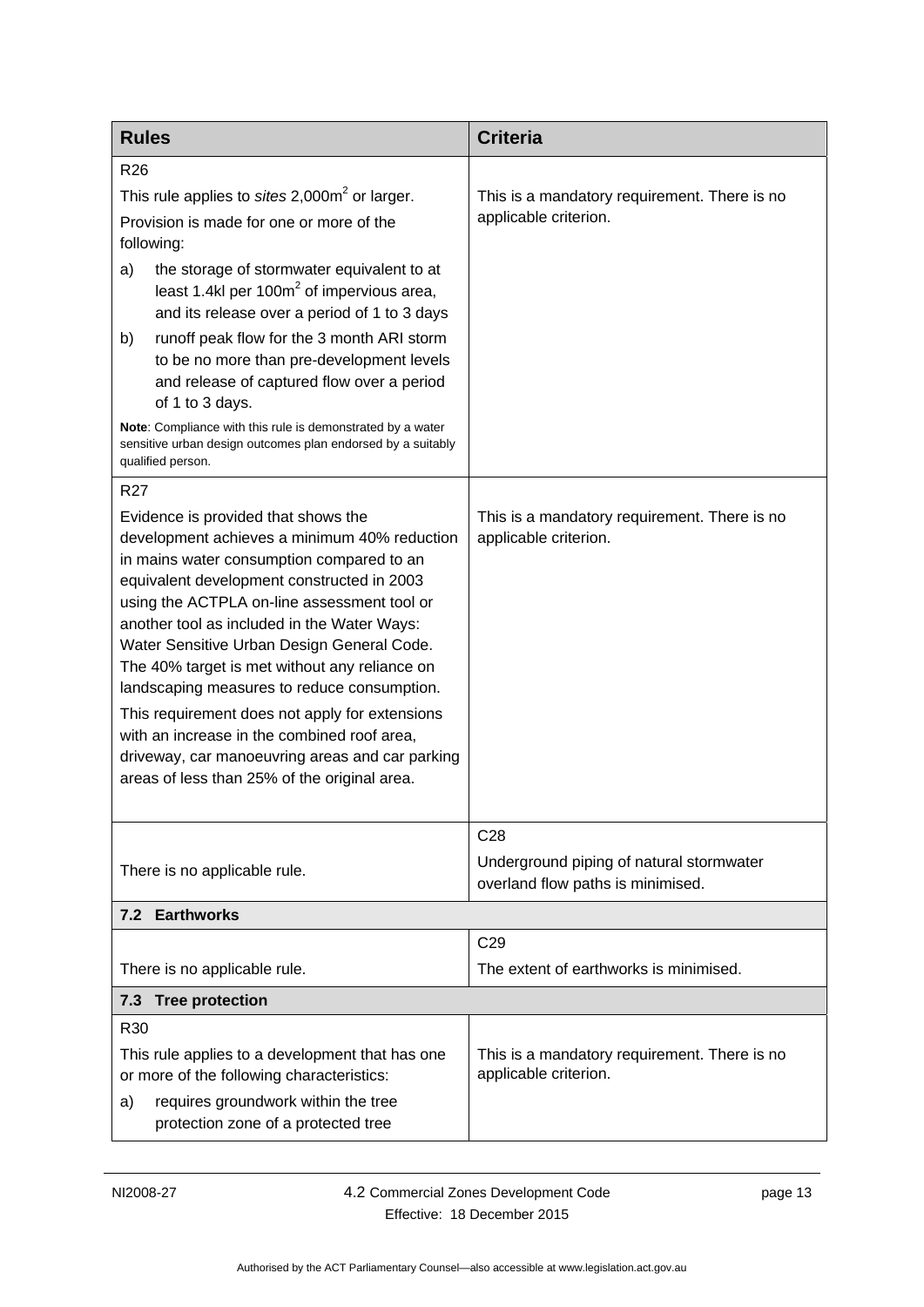| <b>Rules</b>                                                                                                                                                                                                                                                                                                                                              | <b>Criteria</b>                                                                                             |
|-----------------------------------------------------------------------------------------------------------------------------------------------------------------------------------------------------------------------------------------------------------------------------------------------------------------------------------------------------------|-------------------------------------------------------------------------------------------------------------|
| b)<br>is likely to cause damage to or removal of<br>any protected trees                                                                                                                                                                                                                                                                                   |                                                                                                             |
| is a declared site.<br>C)                                                                                                                                                                                                                                                                                                                                 |                                                                                                             |
| The authority shall refer the development<br>application to the Conservator or Flora and<br>Fauna.<br>Note 1: The authority will consider any advice from the<br>Conservator or Flora and Fauna before determining the<br>application.<br>Note 2: Protected tree and declared site are defined under<br>the Tree Protection Act 2005.                     |                                                                                                             |
| R31                                                                                                                                                                                                                                                                                                                                                       | C <sub>31</sub>                                                                                             |
| Trees on development sites may be removed<br>only with the prior agreement in writing of the<br>Territory.                                                                                                                                                                                                                                                | Retained trees are protected and maintained<br>during construction to the satisfaction of the<br>Territory. |
| Heritage<br>7.4                                                                                                                                                                                                                                                                                                                                           |                                                                                                             |
| R32<br>This rule applies to land containing places or<br>objects registered or provisionally registered<br>under section 41 of the Heritage Act 2004.<br>The authority shall refer a development<br>application to the Heritage Council.<br>Note: The authority will consider any advice from the<br>Heritage Council before determining the application. | This is a mandatory requirement. There is no<br>applicable criterion                                        |

# <span id="page-19-0"></span>**Element 8: Subdivision**

<span id="page-19-2"></span><span id="page-19-1"></span>

| <b>Rules</b>                                                                                                                                                             | <b>Criteria</b>                                                       |
|--------------------------------------------------------------------------------------------------------------------------------------------------------------------------|-----------------------------------------------------------------------|
| <b>Subdivision</b><br>8.1                                                                                                                                                |                                                                       |
| R33                                                                                                                                                                      |                                                                       |
| Subdivision is only permitted where all of the<br>following are met:                                                                                                     | This is a mandatory requirement. There is no<br>applicable criterion. |
| the subdivision is part of a development<br>a)<br>application for another assessable<br>development                                                                      |                                                                       |
| b)<br>it is demonstrated that any residual block<br>can accommodate another assessable<br>development designed in accordance with<br>the relevant sections of this code. |                                                                       |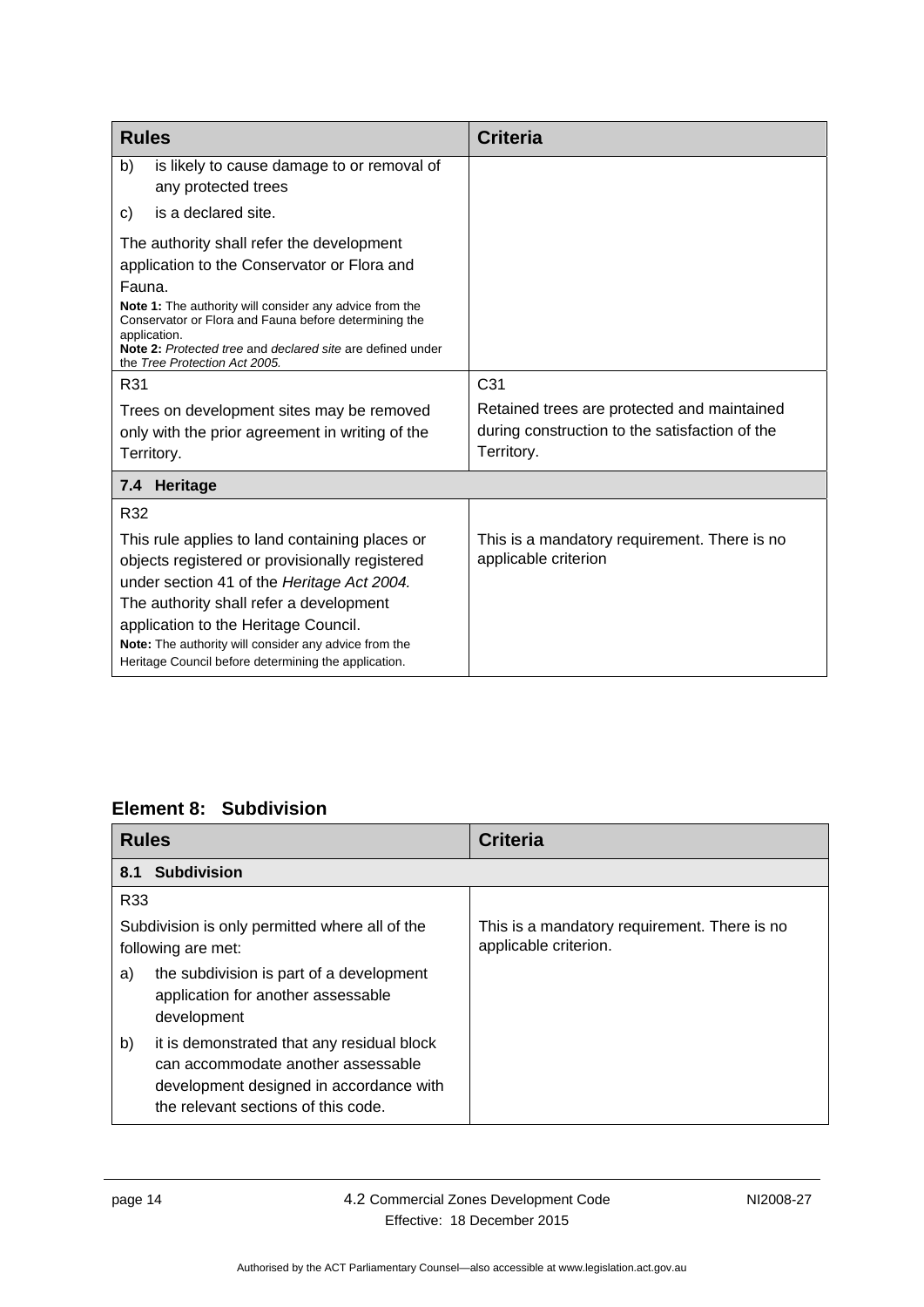# **Element 9: Demolition**

<span id="page-20-2"></span><span id="page-20-1"></span><span id="page-20-0"></span>

| <b>Rules</b> |                                                                                                                                                                                                                                                                                            | <b>Criteria</b>                                                       |
|--------------|--------------------------------------------------------------------------------------------------------------------------------------------------------------------------------------------------------------------------------------------------------------------------------------------|-----------------------------------------------------------------------|
| 9.1          | <b>Statement of endorsement</b>                                                                                                                                                                                                                                                            |                                                                       |
| R34          |                                                                                                                                                                                                                                                                                            |                                                                       |
|              | The development application for demolition is<br>accompanied by a statement of endorsement for<br>utilities (including water, sewerage, stormwater,<br>electricity and gas) in accordance with section<br>148 of the Planning and Development Act 2007<br>confirming all of the following: | This is a mandatory requirement. There is no<br>applicable criterion. |
| a)           | all network infrastructure on or immediately<br>adjacent the site has been identified on the<br>plan                                                                                                                                                                                       |                                                                       |
| b)           | all potentially hazardous substances and<br>conditions (associated with or resulting from<br>the demolition process) that may constitute<br>a risk to utility services have been identified                                                                                                |                                                                       |
| c)           | all required network disconnections have<br>been identified and the disconnection works<br>comply with utility requirements                                                                                                                                                                |                                                                       |
| d)           | all works associated with the demolition<br>comply with and are in accordance with<br>utility asset access and protection<br>requirements.                                                                                                                                                 |                                                                       |
| 9.2          | <b>Hazardous materials survey</b>                                                                                                                                                                                                                                                          |                                                                       |
| R35          |                                                                                                                                                                                                                                                                                            |                                                                       |
|              | This rule applies to one of the following:                                                                                                                                                                                                                                                 | This is a mandatory requirement. There is no                          |
| a)           | the demolition of multi-unit housing<br>(including garages and carports) for which a<br>certificate of occupancy was issued prior to<br>1985                                                                                                                                               | applicable criterion.                                                 |
| b)           | demolition of commercial or industrial<br>premises for which a certificate of<br>occupancy was issued before 2005.                                                                                                                                                                         |                                                                       |
|              | Demolition is undertaken in accordance with<br>hazardous materials survey (including an<br>asbestos survey) endorsed by the Environment<br>Protection Authority.                                                                                                                           |                                                                       |
|              | A hazardous materials survey includes, as a<br>minimum, the identification of a disposal site for<br>hazardous materials, including asbestos, that<br>complies with one of the following:                                                                                                  |                                                                       |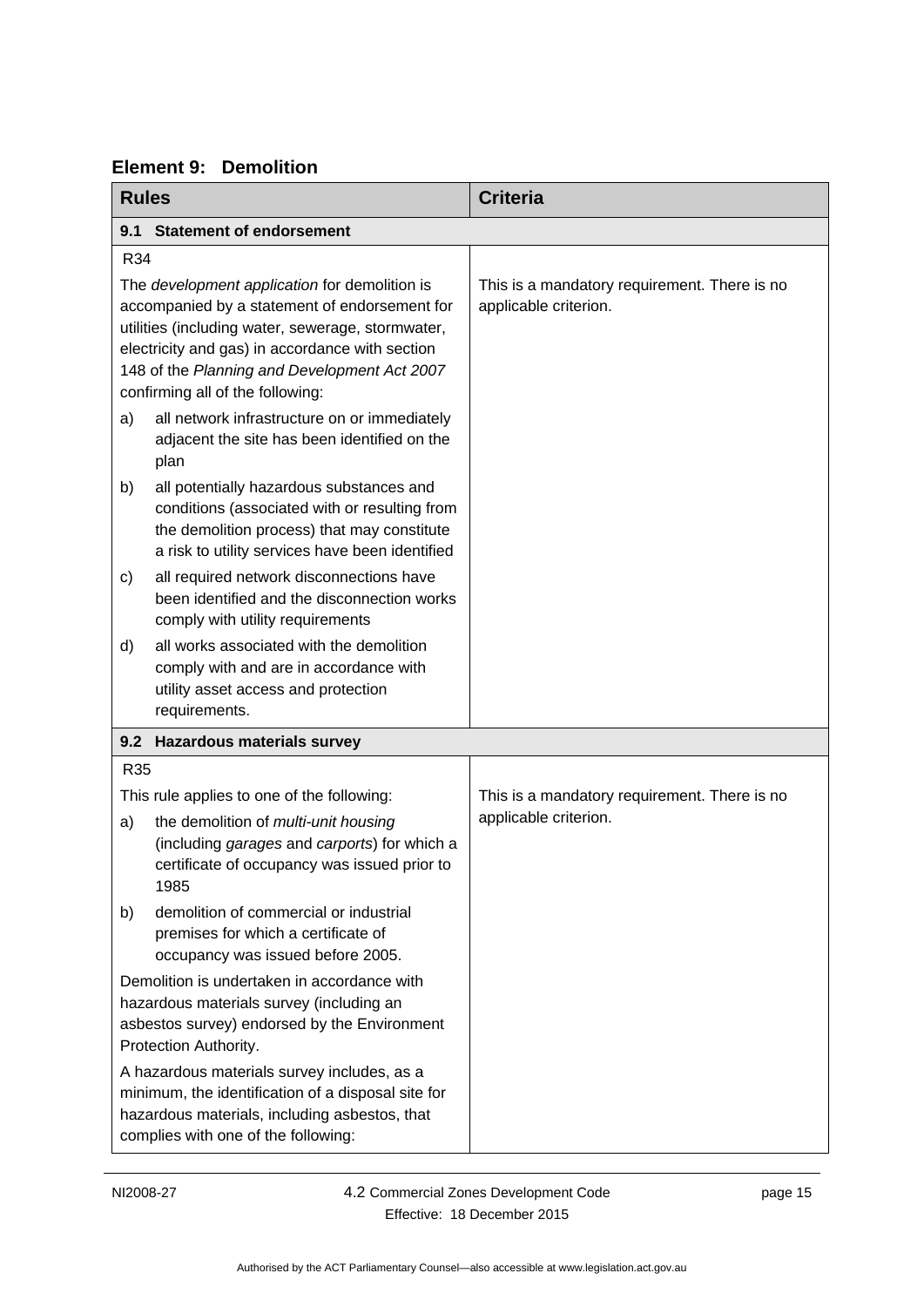| <b>Rules</b>                                                                                                                                                                                                                 | <b>Criteria</b> |
|------------------------------------------------------------------------------------------------------------------------------------------------------------------------------------------------------------------------------|-----------------|
| is a licensed disposal facility in the ACT<br>a)                                                                                                                                                                             |                 |
| another site outside the ACT.<br>b)                                                                                                                                                                                          |                 |
| If hazardous materials, including asbestos, are to<br>be transported for disposal interstate, approval<br>from the Environment Protection Authority prior to<br>removal of material from the site.                           |                 |
| An appropriately licensed contractor is engaged<br>for the removal and transport of all hazardous<br>materials (including asbestos) present at the site.                                                                     |                 |
| Note: If an endorsed hazardous materials survey is required<br>but not provided, the application will be referred to the<br>relevant agency in accordance with the requirements of the<br>Planning and Development Act 2007. |                 |

**Element 10: Neighbourhood plans** 

<span id="page-21-1"></span><span id="page-21-0"></span>

| <b>Rules</b>                 | <b>Criteria</b>                                                                                  |
|------------------------------|--------------------------------------------------------------------------------------------------|
| <b>Consideration</b><br>10.1 |                                                                                                  |
| There is no applicable rule. | C <sub>36</sub><br>Where a Neighbourhood Plan exists,                                            |
|                              | development demonstrates a response to the key<br>strategies of the relevant Neighbourhood Plan. |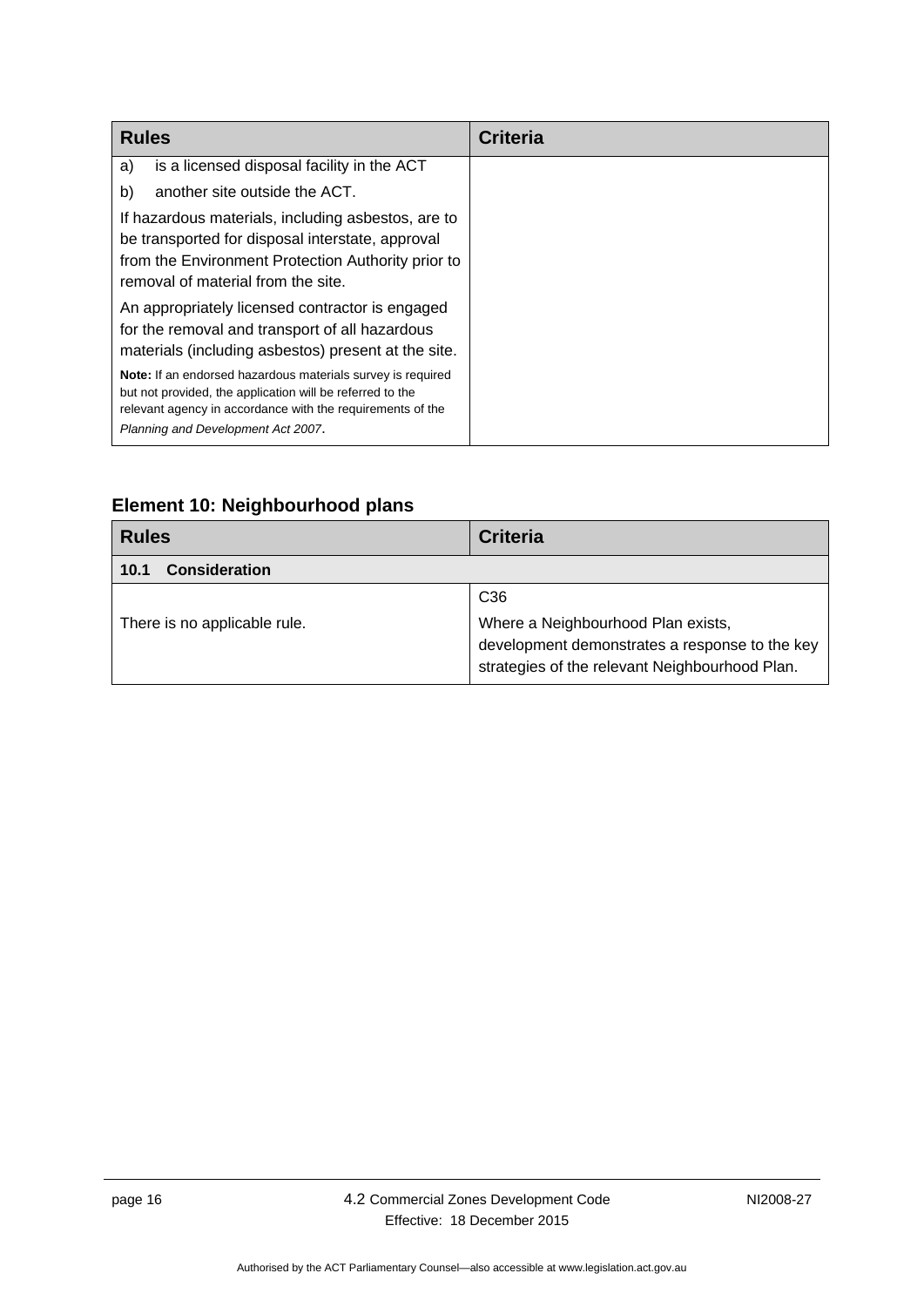# **Part B – Additional controls for town centres**

<span id="page-22-0"></span>This part applies to all development in town centres. Town centres are defined in the relevant precinct code.

| <b>Town centre</b> | Relevant suburb precinct code |
|--------------------|-------------------------------|
| <b>Belconnen</b>   | Belconnen, Bruce              |
| Gungahlin          | Gungahlin                     |
| Tuggeranong        | Greenway                      |
| Woden              | Phillip                       |

### <span id="page-22-1"></span>**Element 11: Use**

#### **Intent:**

- a) In CZ3 to provide for a range of conveniently located and relatively low rent service trades and commercial uses close to residential areas
- b) In CZ3 to accommodate retail-related uses requiring large floor areas
- c) To ensure that commercial development in CZ3 not undermine the function of CZ1 and CZ2.

<span id="page-22-2"></span>

| Shops - floor area limit - CZ2 and CZ3<br>11.1                                                  |                                                                                                                                        |
|-------------------------------------------------------------------------------------------------|----------------------------------------------------------------------------------------------------------------------------------------|
| <b>R37</b>                                                                                      | C <sub>37</sub>                                                                                                                        |
| This rule applies CZ2.                                                                          | Shops are limited to a scale appropriate to                                                                                            |
| The maximum gross floor area for a shop is<br>$200m^2$ .                                        | providing convenience shopping and personal<br>services for the local workforce and residents.                                         |
| <b>R37A</b>                                                                                     |                                                                                                                                        |
| This rule applies CZ3.                                                                          | This is a mandatory requirement. There is no                                                                                           |
| The maximum gross floor area for a supermarket<br>or a shop selling food is 200m <sup>2</sup> . | applicable criterion.                                                                                                                  |
|                                                                                                 | C <sub>38</sub>                                                                                                                        |
| There is no applicable rule.                                                                    | Buildings fronting main streets incorporate uses<br>that generate activity or provide for service trades<br>at the ground floor level. |

### **Element 12: Buildings**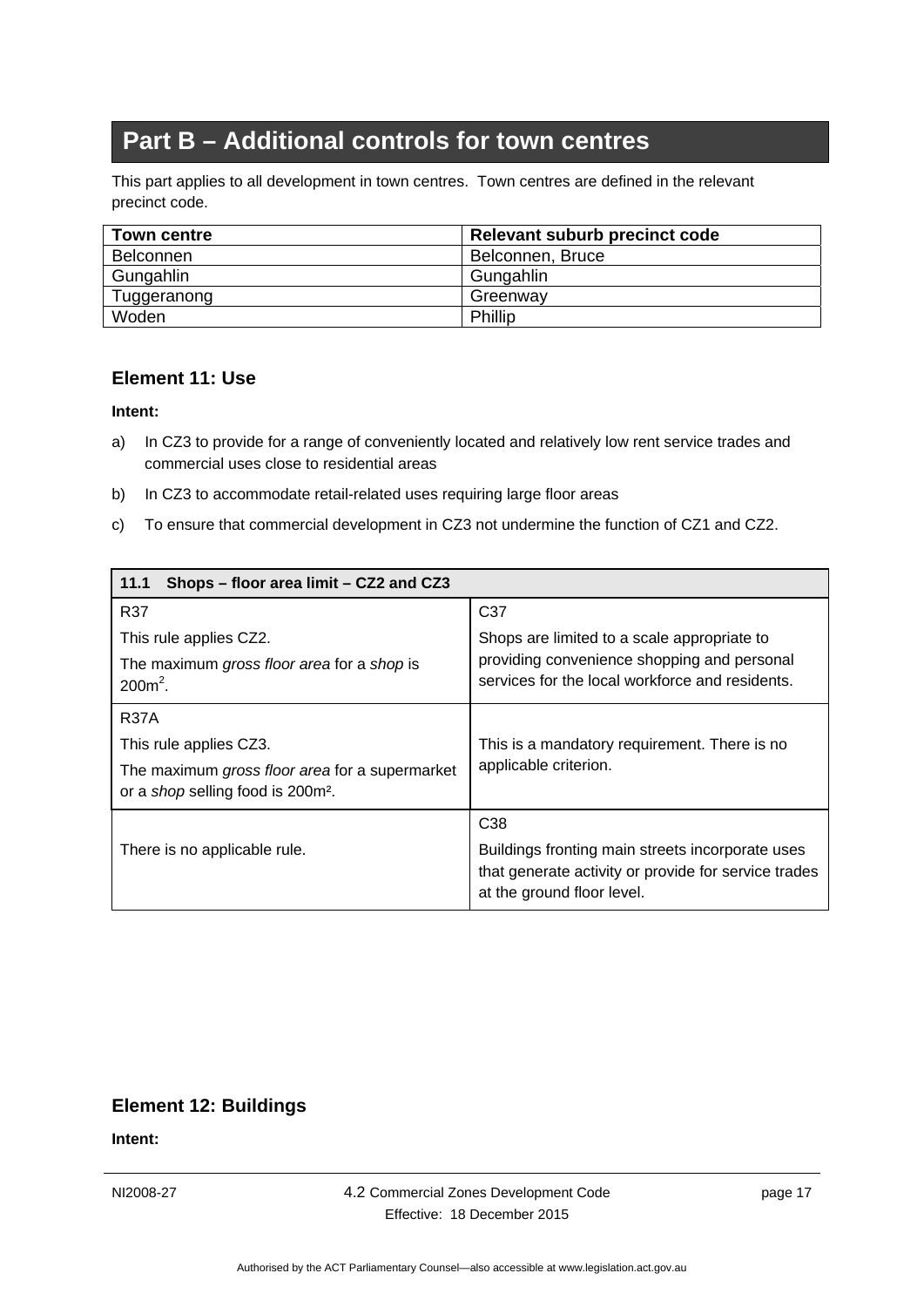- <span id="page-23-0"></span>a) To encourage a built form and scale of development that reinforces the town centre's role as the main commercial focus for its district
- b) To ensure that buildings are compatible with the built form, siting and scale of development in adjacent areas or the desired character of the area established within the Plan
- c) To promote an attractive pedestrian environment
- d) To ensure that the massing, scale, colours and materials used for buildings results in harmonious and a high quality urban design outcomes
- e) To promote development that creates a diverse, lively and attractive character and provides an attractive and interlinked pedestrian environment
- f) To ensure that the design of buildings reinforces the town centre's role as the main commercial focus for its district and recognises the mixed services nature of CZ3.

<span id="page-23-2"></span><span id="page-23-1"></span>

| <b>Rules</b>                               | <b>Criteria</b>                                                                                                                         |
|--------------------------------------------|-----------------------------------------------------------------------------------------------------------------------------------------|
| <b>Materials and finishes</b><br>12.1      |                                                                                                                                         |
|                                            | C <sub>39</sub>                                                                                                                         |
| There is no applicable rule.               | Building colours and materials are consistent with<br>existing development within the particular town<br>centre.                        |
|                                            |                                                                                                                                         |
| Number of storeys - CZ3<br>12.2            |                                                                                                                                         |
| R40                                        | C <sub>40</sub>                                                                                                                         |
| This rule applies to CZ3.                  | Buildings achieve all of the following:                                                                                                 |
| The maximum number of <i>storeys</i> is 2. | consistency with the <i>desired character</i><br>a)                                                                                     |
|                                            | b)<br>reasonable solar access to <i>dwellings</i> on<br>adjoining residential blocks and their<br>associated <i>private</i> open space. |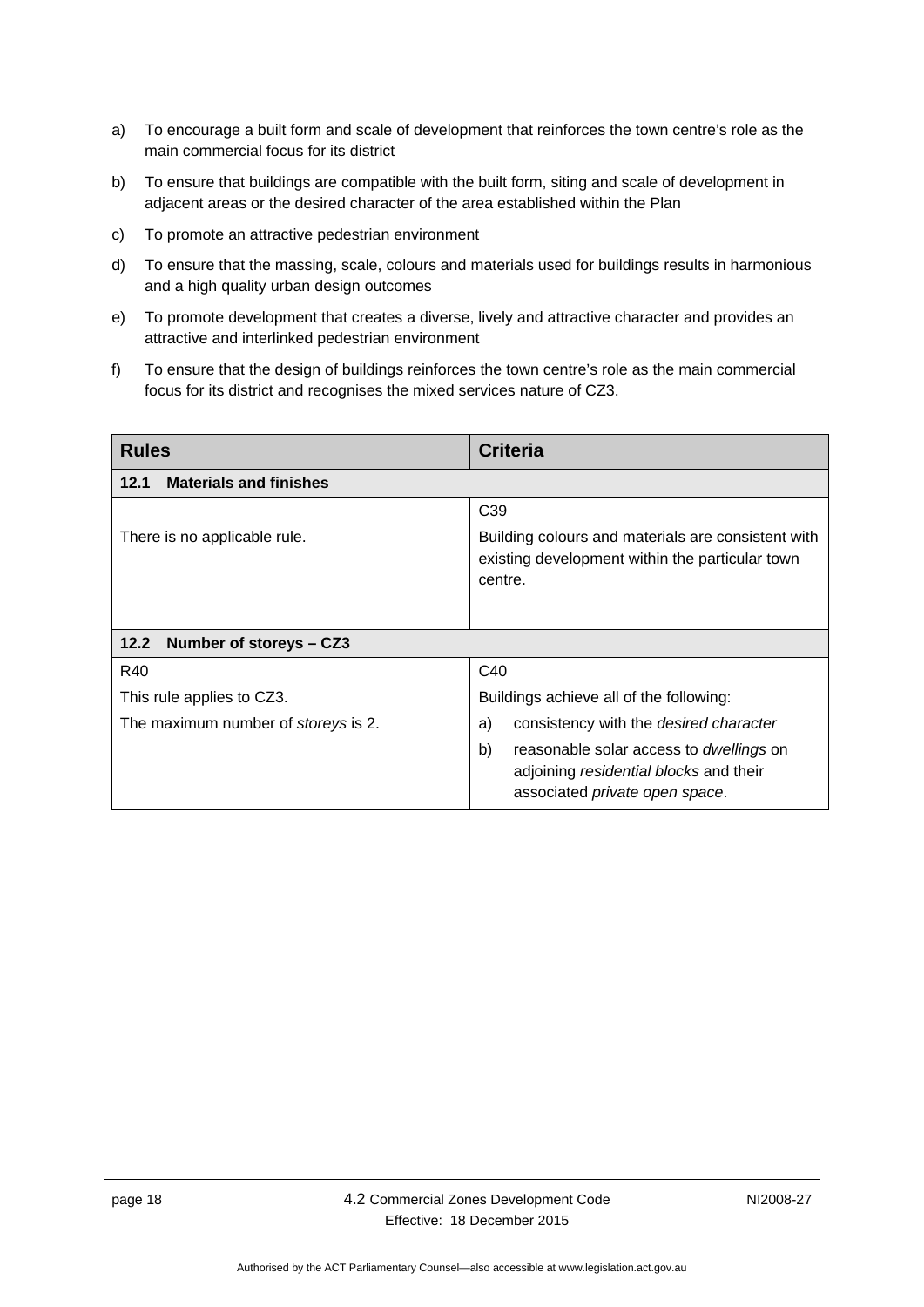# **Part C – Additional controls for group centres**

<span id="page-24-0"></span>This part applies to the following group centres, as shown in the relevant precinct code.

| <b>Group centre</b> | <b>Relevant precinct code</b> |
|---------------------|-------------------------------|
| Amaroo              | Amaroo                        |
| Calwell             | Calwell                       |
| Charnwood           | Charnwood                     |
| Chisholm            | Chisholm                      |
| Conder              | Conder                        |
| Curtin              | Curtin                        |
| <b>Dickson</b>      | <b>Dickson</b>                |
| Erindale            | Wanniassa                     |
| Hawker              | Hawker                        |
| Jamison             | Macquarie                     |
| Kaleen              | Kaleen                        |
| Kingston            | Kingston                      |
| Kambah              | Kambah                        |
| Kippax              | Holt                          |
| Manuka              | Griffith, Forrest             |
| Mawson              | Mawson                        |
| Wanniassa           | Wanniassa                     |
| Weston              | Weston                        |

#### <span id="page-24-1"></span>**Element 13: Use**

- a) To provide for and consolidate the major retail and service facilities of the centre within a convenient, safe and attractive pedestrian area
- b) To encourage shop fronts and similar active frontages at street level and create a lively, vibrant character based around main pedestrian systems
- c) To reinforce employment location strategies by limiting the size of offices in group centres
- d) To ensure that commercial development in CZ3 does not undermine the function of CZ1 and CZ2
- e) To ensure that community and recreation facilities remain available to the community
- f) To ensure there is sufficient off-road parking to serve commercial centres
- g) To provide opportunities for higher density residential development, while protecting existing commercial uses and the amenity of residents living in commercial zones.

<span id="page-24-2"></span>

| <b>Rules</b>                                                           | <b>Criteria</b>                              |
|------------------------------------------------------------------------|----------------------------------------------|
| Shops - floor area limit - CZ2<br>13.1                                 |                                              |
| R41                                                                    |                                              |
| This rule applies to CZ2.                                              | This is a mandatory requirement. There is no |
| The maximum gross floor area for shops<br>(including supermarkets) is: | applicable criterion.                        |
| on land that is contiguous with CZ1 zone -<br>a)                       |                                              |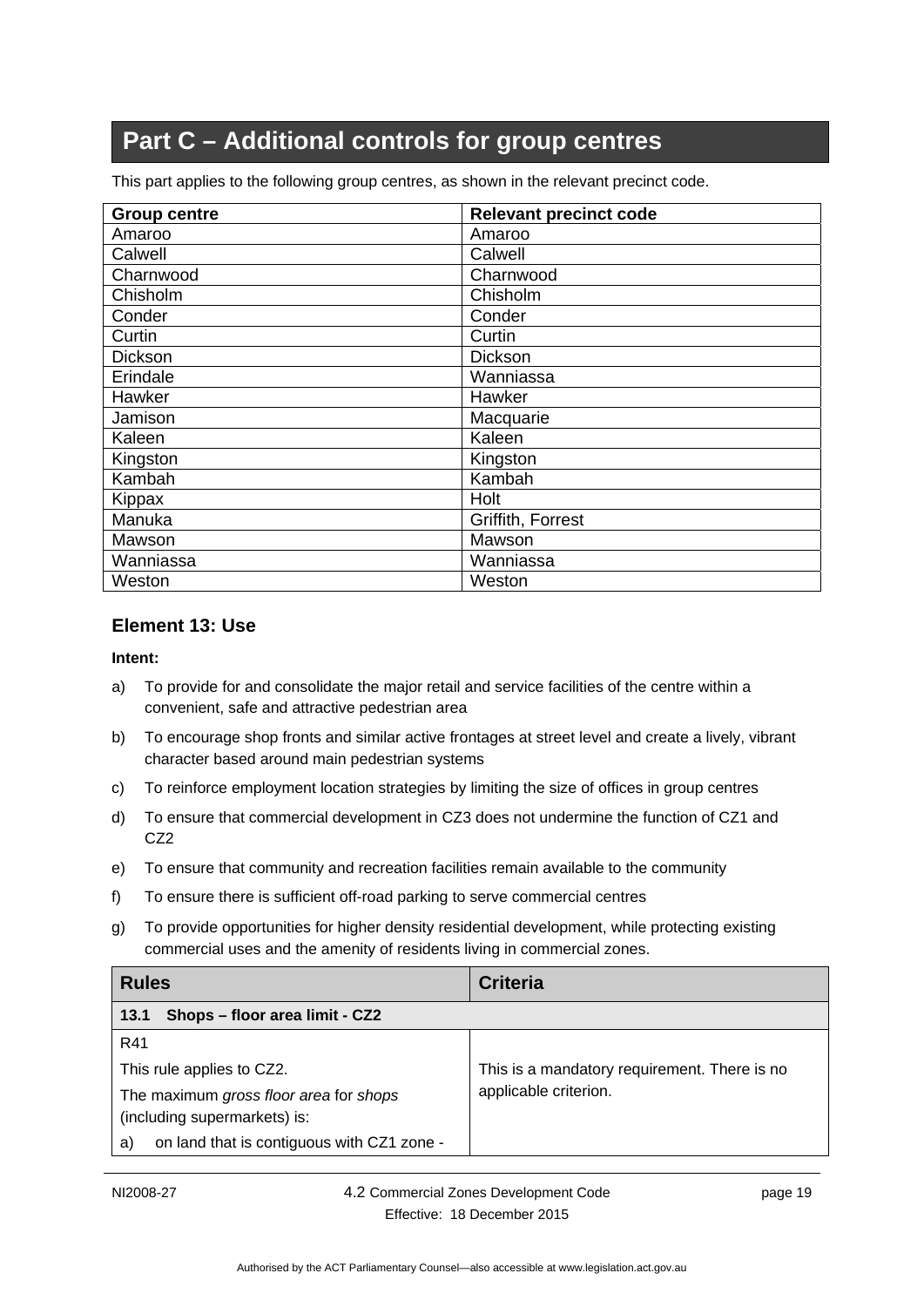<span id="page-25-1"></span><span id="page-25-0"></span>

| <b>Rules</b>                                                | <b>Criteria</b>                              |  |
|-------------------------------------------------------------|----------------------------------------------|--|
| 300m <sup>2</sup>                                           |                                              |  |
| in all other cases - $100m^2$ .<br>b)                       |                                              |  |
| 13.2<br>Shops - floor area limit - CZ3                      |                                              |  |
| R42                                                         |                                              |  |
| This rule applies to CZ3.                                   | This is a mandatory requirement. There is no |  |
| The maximum gross floor area for a shop used or             | applicable criterion.                        |  |
| intended to be used as a supermarket is 300m <sup>2</sup> . |                                              |  |
| Offices - floor area limit<br>13.3                          |                                              |  |
| R43                                                         |                                              |  |
| The maximum gross floor area for offices on any             | This is a mandatory requirement. There is no |  |
| lease is $20002$ .                                          | applicable criterion.                        |  |
| 13.4<br>Residential use - ground floor - CZ1                |                                              |  |
| R44                                                         |                                              |  |
| This rule applies to CZ1.                                   | This is a mandatory requirement. There is no |  |
| Residential use at the ground floor is not<br>permitted.    | applicable criterion.                        |  |

### <span id="page-25-3"></span><span id="page-25-2"></span>**Element 14: Buildings**

- a) To encourage a built form and scale of development that reflects the role of group centres as the main commercial focus for surrounding suburbs
- b) To ensure that buildings are compatible with the built form, siting and scale of development in adjacent areas or the desired future character of the area established within the Plan.
- c) To promote an attractive pedestrian environment.

<span id="page-25-4"></span>

| <b>Rules</b>                        | <b>Criteria</b>                                                                     |
|-------------------------------------|-------------------------------------------------------------------------------------|
| <b>Number of storeys</b><br>14.1    |                                                                                     |
| R45                                 | C45                                                                                 |
| The maximum number of storeys is 2. | Building comply with all of the following:                                          |
|                                     | are compatible with the desired character<br>a)                                     |
|                                     | are appropriate to the scale and function of<br>b)<br>the use                       |
|                                     | minimise detrimental impacts, including<br>C)<br>overshadowing and excessive scale. |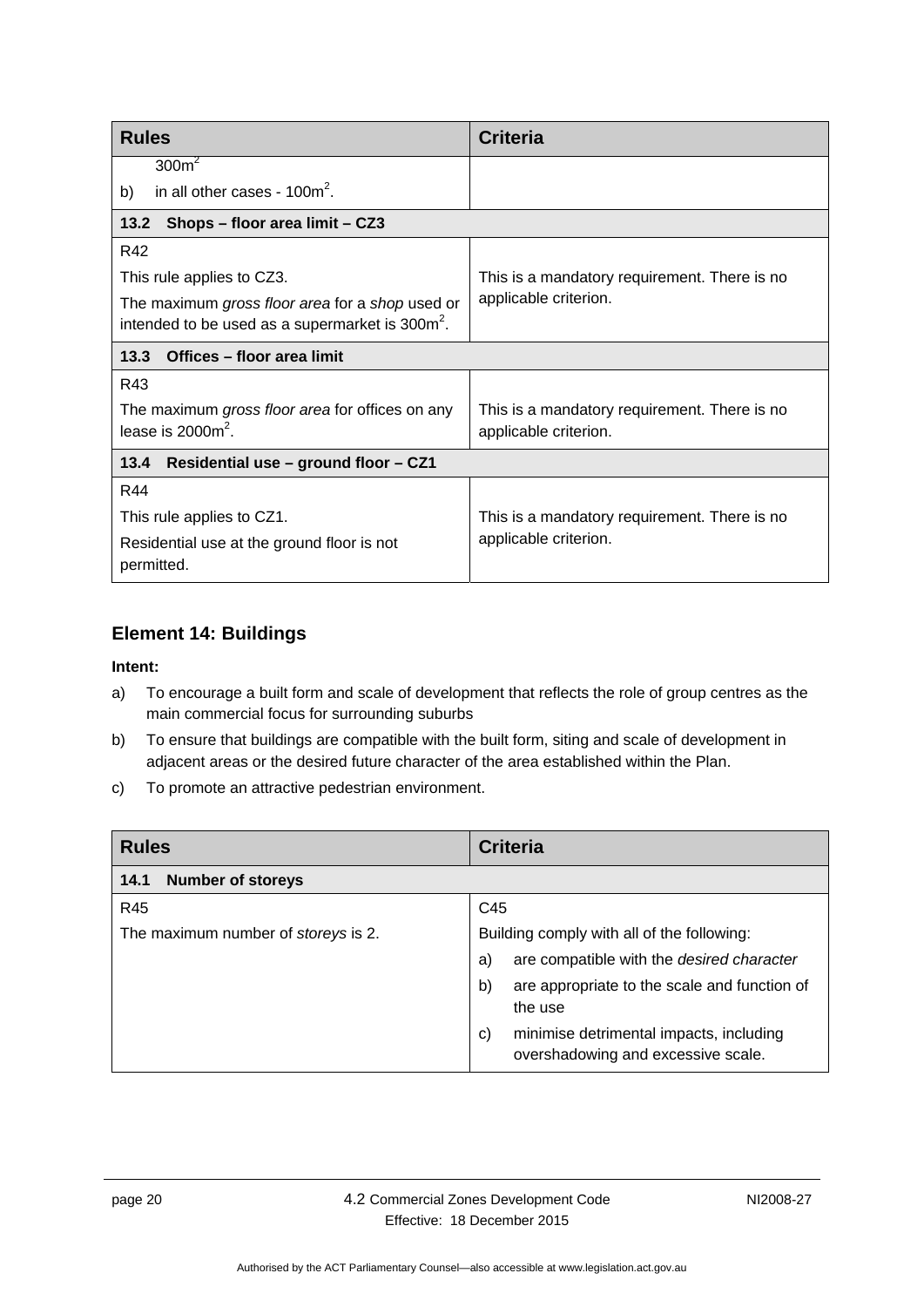<span id="page-26-0"></span>

| <b>Rules</b>                    | <b>Criteria</b>                                                                     |
|---------------------------------|-------------------------------------------------------------------------------------|
| <b>Plot ratio</b><br>14.2       |                                                                                     |
| R46                             | C46                                                                                 |
| The maximum plot ratio is 100%. | Buildings comply with all of the following:                                         |
|                                 | are compatible with the desired character<br>a)                                     |
|                                 | are appropriate to the scale and function of<br>b)<br>the use                       |
|                                 | minimise detrimental impacts, including<br>C)<br>overshadowing and excessive scale. |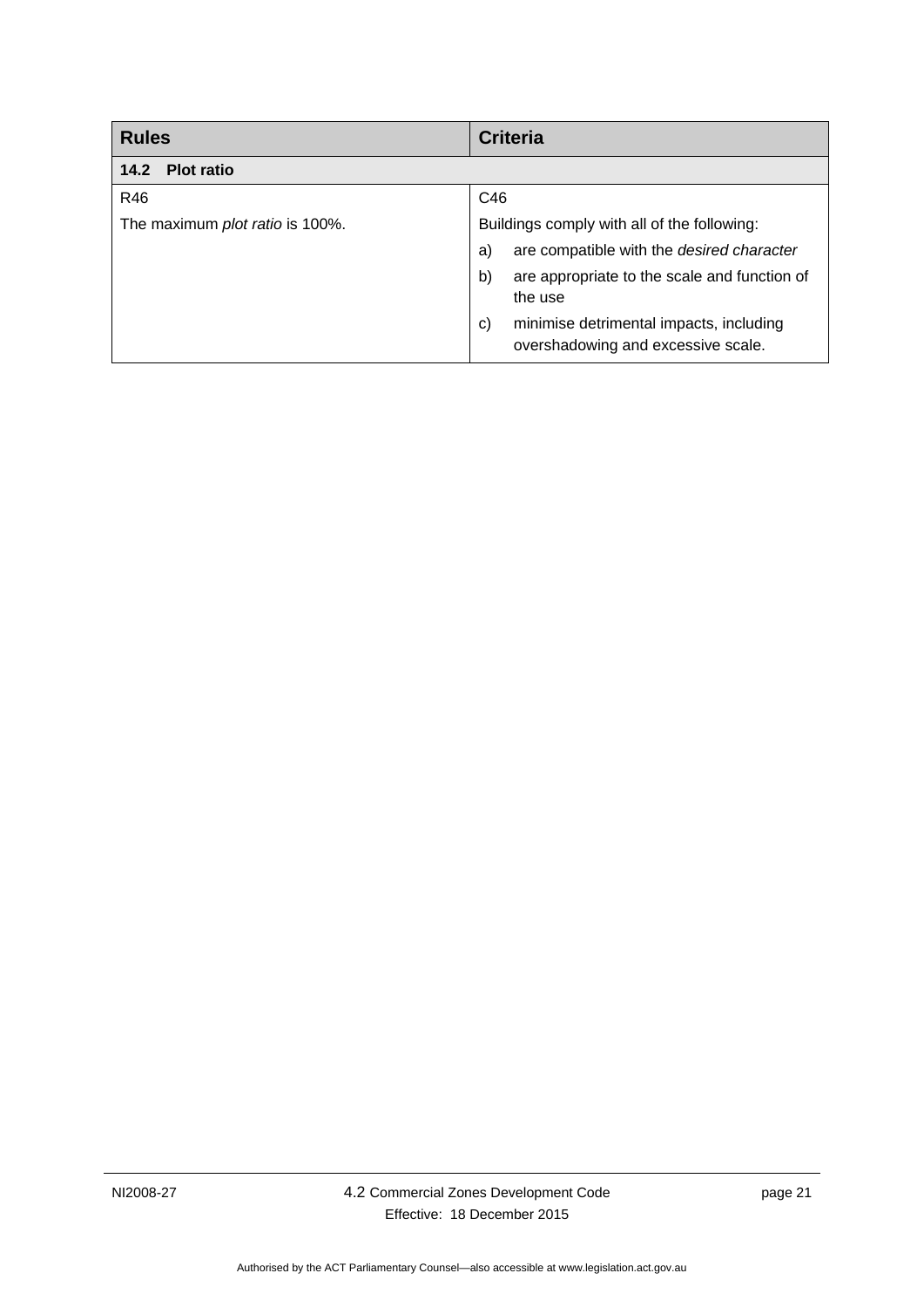# **Part D – Additional controls for local centres**

<span id="page-27-0"></span>This part applies to local centres. Local centres are defined by the CZ4 zone.

#### <span id="page-27-1"></span>**Element 15: Use**

#### **Intent:**

- a) To encourage shop fronts and similar active frontages at street level and create a lively, vibrant character based around main pedestrian systems
- b) To ensure that convenience retailing and other services are readily available to the local community and compatible with nearby residential areas
- c) To provide opportunities for higher density residential development, while protecting existing commercial uses and the amenity of residents living in commercial zones

<span id="page-27-3"></span><span id="page-27-2"></span>

| <b>Rules</b>                                                                                                                                               | <b>Criteria</b>                                                                                                                                                                                                                                                                                                                                                                                                                                                                                                                                       |
|------------------------------------------------------------------------------------------------------------------------------------------------------------|-------------------------------------------------------------------------------------------------------------------------------------------------------------------------------------------------------------------------------------------------------------------------------------------------------------------------------------------------------------------------------------------------------------------------------------------------------------------------------------------------------------------------------------------------------|
| 15.2<br><b>Industrial trades</b>                                                                                                                           |                                                                                                                                                                                                                                                                                                                                                                                                                                                                                                                                                       |
|                                                                                                                                                            | C48                                                                                                                                                                                                                                                                                                                                                                                                                                                                                                                                                   |
| There is no applicable rule.                                                                                                                               | Industrial trades are restricted to the repair,<br>maintenance (not including body building, panel                                                                                                                                                                                                                                                                                                                                                                                                                                                    |
|                                                                                                                                                            | beating and spray painting), sale and hire of<br>electrical, mechanical or similar goods.                                                                                                                                                                                                                                                                                                                                                                                                                                                             |
| 15.3<br>Redevelopment                                                                                                                                      |                                                                                                                                                                                                                                                                                                                                                                                                                                                                                                                                                       |
|                                                                                                                                                            | C49                                                                                                                                                                                                                                                                                                                                                                                                                                                                                                                                                   |
| There is no applicable rule.                                                                                                                               | Residential development that results in a<br>reduction in the total GFA provided for<br>commercial/retail purposes by more than 50%<br>may be approved only where one of the following<br>is demonstrated to the satisfaction of the<br>authority:<br>the whole centre is currently not<br>a)<br>commercially viable<br>the centre will remain commercially viable<br>b)<br>after the proposed development.<br>Compliance with this rule is demonstrated<br>C)<br>by a retail/commercial needs assessment<br>prepared by a suitably qualified person. |
| 15.4<br><b>Active frontages</b>                                                                                                                            |                                                                                                                                                                                                                                                                                                                                                                                                                                                                                                                                                       |
| <b>R50</b>                                                                                                                                                 | C <sub>50</sub>                                                                                                                                                                                                                                                                                                                                                                                                                                                                                                                                       |
| Only the following uses are provided in buildings<br>at ground floor level on frontages to main<br>pedestrian areas and routes:<br>business agencies<br>a) | Buildings fronting main pedestrian areas and<br>routes incorporate uses on the ground floor that<br>generate activity in the public space, in a form<br>that is consistent with the needs of the particular                                                                                                                                                                                                                                                                                                                                           |

d) To ensure impacts on other commercially viable local centres are considered.

<span id="page-27-4"></span>page 22 4.2 Commercial Zones Development Code Effective: 18 December 2015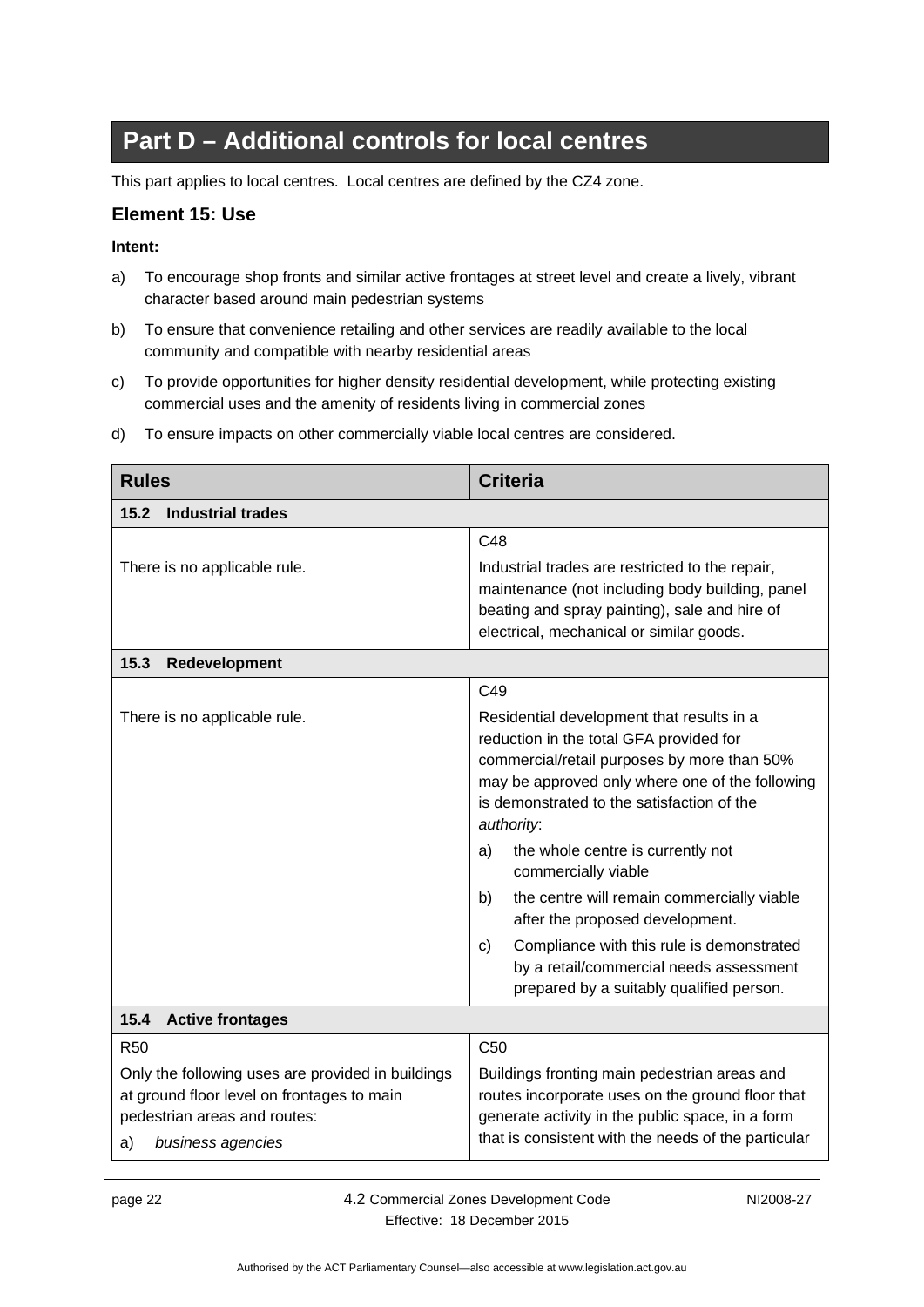<span id="page-28-0"></span>

| <b>Rules</b> |                                                                                                                         | <b>Criteria</b>                                                                                                                                                                           |
|--------------|-------------------------------------------------------------------------------------------------------------------------|-------------------------------------------------------------------------------------------------------------------------------------------------------------------------------------------|
| b)           | community activity centres                                                                                              | centre.                                                                                                                                                                                   |
| $\mathbf{C}$ | financial establishments                                                                                                |                                                                                                                                                                                           |
| d)           | indoor entertainment facilities                                                                                         |                                                                                                                                                                                           |
| e)           | indoor recreation facilities                                                                                            |                                                                                                                                                                                           |
| f)           | public agencies                                                                                                         |                                                                                                                                                                                           |
| g)           | restaurants                                                                                                             |                                                                                                                                                                                           |
| h)           | shops.                                                                                                                  |                                                                                                                                                                                           |
| 15.5         | <b>Residential use</b>                                                                                                  |                                                                                                                                                                                           |
| <b>R51</b>   |                                                                                                                         | C <sub>51</sub>                                                                                                                                                                           |
| a)           | RESIDENTIAL USE is not located at ground<br>floor level along streets where active<br>frontages are required.           | Convenience retailing and other accessible,<br>convenient shopping and community and<br>business services are available to meet the                                                       |
| b)           | Redevelopment proposals retain at least the<br>existing level of gross floor area provided for<br>non-residential uses. | needs of the local population.                                                                                                                                                            |
| 15.6         | Shops - floor area                                                                                                      |                                                                                                                                                                                           |
| <b>R51A</b>  |                                                                                                                         | C51A                                                                                                                                                                                      |
|              | The maximum gross floor area for a shop is<br>$1000m^2$ .                                                               | An existing shop that exceeds a gross floor area<br>of 1000m <sup>2</sup> may be redeveloped up to its existing<br>gross floor area where the shop complies with<br>one of the following: |
|              |                                                                                                                         | was lawfully constructed on or before<br>a)<br>10 April 2015                                                                                                                              |
|              |                                                                                                                         | was subject to development approval issued<br>b)<br>on or before 10 April 2015                                                                                                            |
|              |                                                                                                                         | was the subject of a development application<br>c)<br>lodged on or before 10 April 2015 that was<br>subsequently approved.                                                                |

### <span id="page-28-2"></span><span id="page-28-1"></span>**Element 16: Buildings**

- a) To encourage a built form and scale of development that reflects the centre's role as a commercial and community focus for the local area
- b) To ensure that buildings are compatible with the built form, siting and scale of development in adjacent areas or the desired future character of the area established within the Plan
- c) To promote an attractive pedestrian environment
- d) To ensure that development is compatible with, and does not adversely impact on, the environment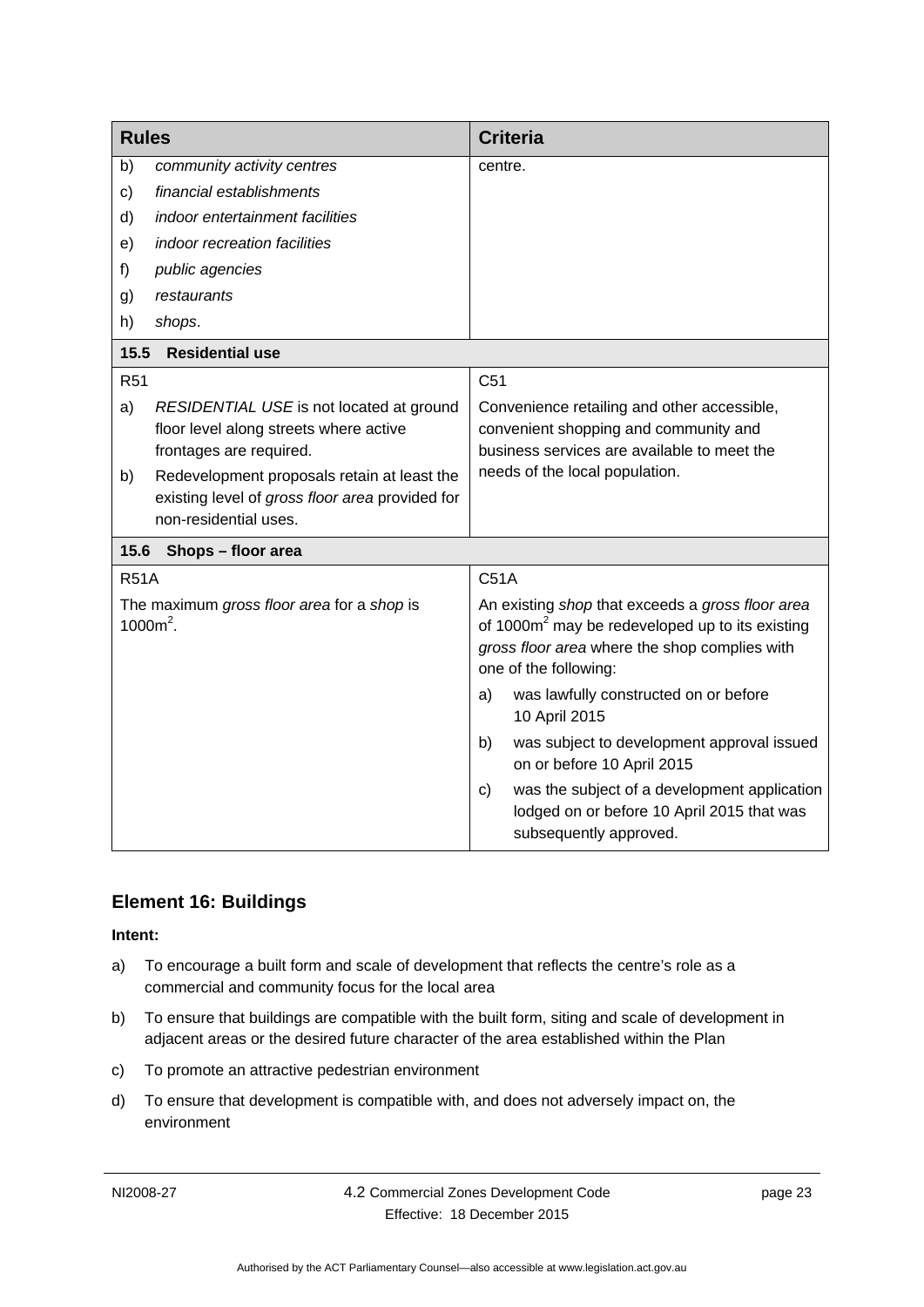- e) To ensure building design reinforces the local centre's role and contributes to a diverse, lively and attractive character
- f) To ensure that the massing, scale, colours and materials used for buildings results in harmonious and high quality urban design outcomes
- g) To provide for buildings that promote a safe and accessible environment.

<span id="page-29-2"></span><span id="page-29-1"></span><span id="page-29-0"></span>

| <b>Rules</b>                        | <b>Criteria</b>                                                                                                                                                            |
|-------------------------------------|----------------------------------------------------------------------------------------------------------------------------------------------------------------------------|
| 16.1<br><b>Number of storeys</b>    |                                                                                                                                                                            |
| <b>R52</b>                          | C <sub>52</sub>                                                                                                                                                            |
| The maximum number of storeys is 2. | Buildings achieve all of the following:                                                                                                                                    |
|                                     | consistency with the desired character<br>a)                                                                                                                               |
|                                     | b)<br>reasonable solar access to <i>dwellings</i> on<br>adjoining residential blocks and their                                                                             |
|                                     | associated private open space.                                                                                                                                             |
| 16.2<br><b>Building design</b>      |                                                                                                                                                                            |
|                                     | C <sub>53</sub>                                                                                                                                                            |
| There is no applicable rule.        | Development contributes to the amenity and<br>character of the adjacent public spaces by<br>achieving all of the following:                                                |
|                                     | interesting, functional and attractive facades<br>a)<br>that contribute positively to the streetscape<br>and the pedestrian experience                                     |
|                                     | minimal visual impact of reflected sunlight<br>b)                                                                                                                          |
|                                     | articulated building forms to compliment the<br>C)<br>desired character                                                                                                    |
|                                     | integration of plant installations and service<br>structures with the building design, so they are<br>set back from the building facade and screened<br>from public areas. |
| 16.3<br><b>Plot ratios</b>          |                                                                                                                                                                            |
|                                     | C <sub>54</sub>                                                                                                                                                            |
| There is no applicable rule.        | Buildings comply with all of the following:                                                                                                                                |
|                                     | are compatible with the desired character<br>a)                                                                                                                            |
|                                     | are appropriate to the scale and function of<br>b)<br>the use                                                                                                              |
|                                     | minimise detrimental impacts, including<br>C)<br>overshadowing and excessive scale.                                                                                        |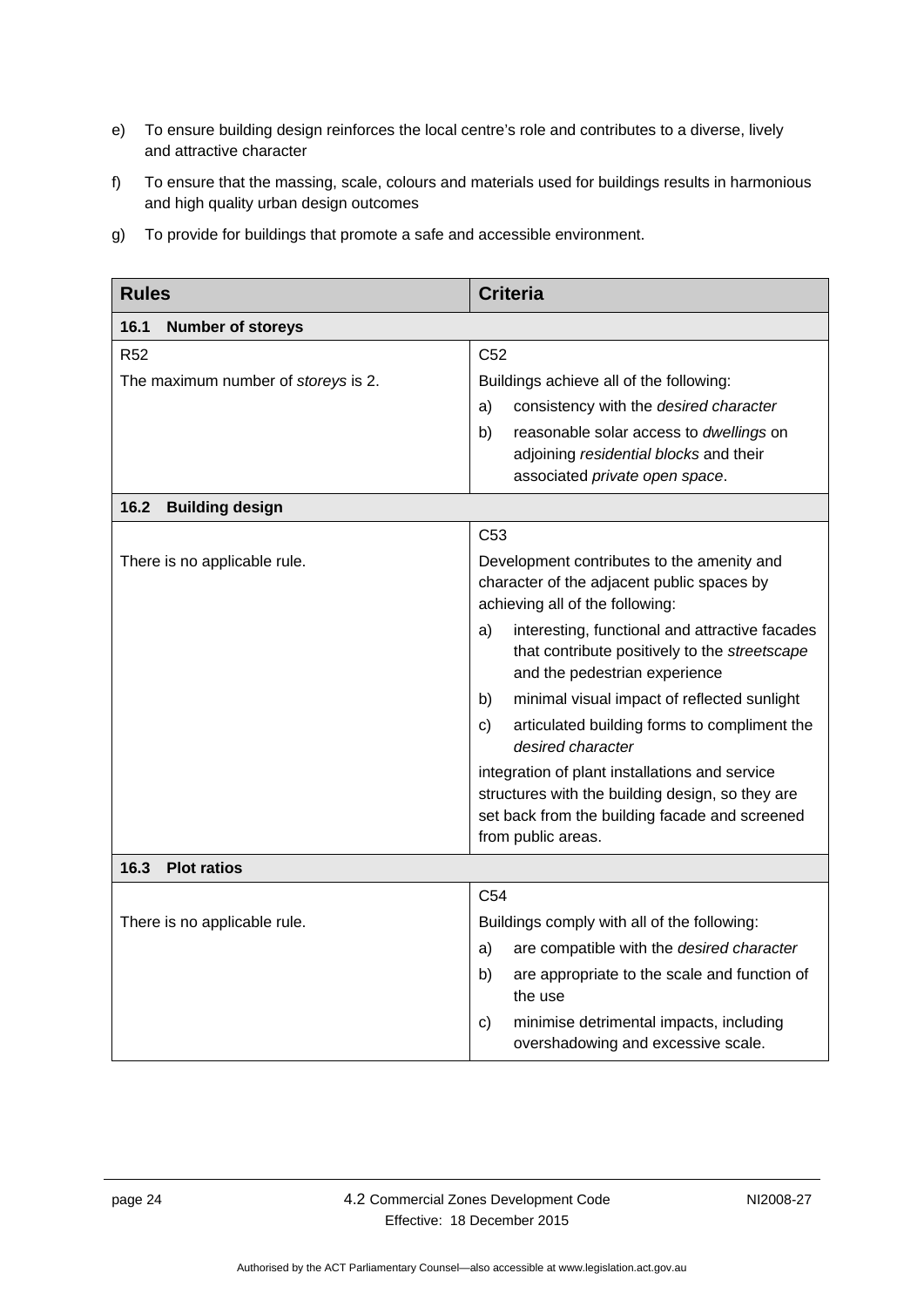# **Part DA – Additional controls for CZ5**

<span id="page-30-0"></span>This part applies to CZ5 mixed use

<span id="page-30-1"></span>

| <b>Rules</b>                                              | <b>Criteria</b>                                                       |
|-----------------------------------------------------------|-----------------------------------------------------------------------|
| 16A.1 Shops - floor area                                  |                                                                       |
| <b>R54A</b>                                               |                                                                       |
| The maximum gross floor area for a shop is<br>$1500m^2$ . | This is a mandatory requirement. There is no<br>applicable criterion. |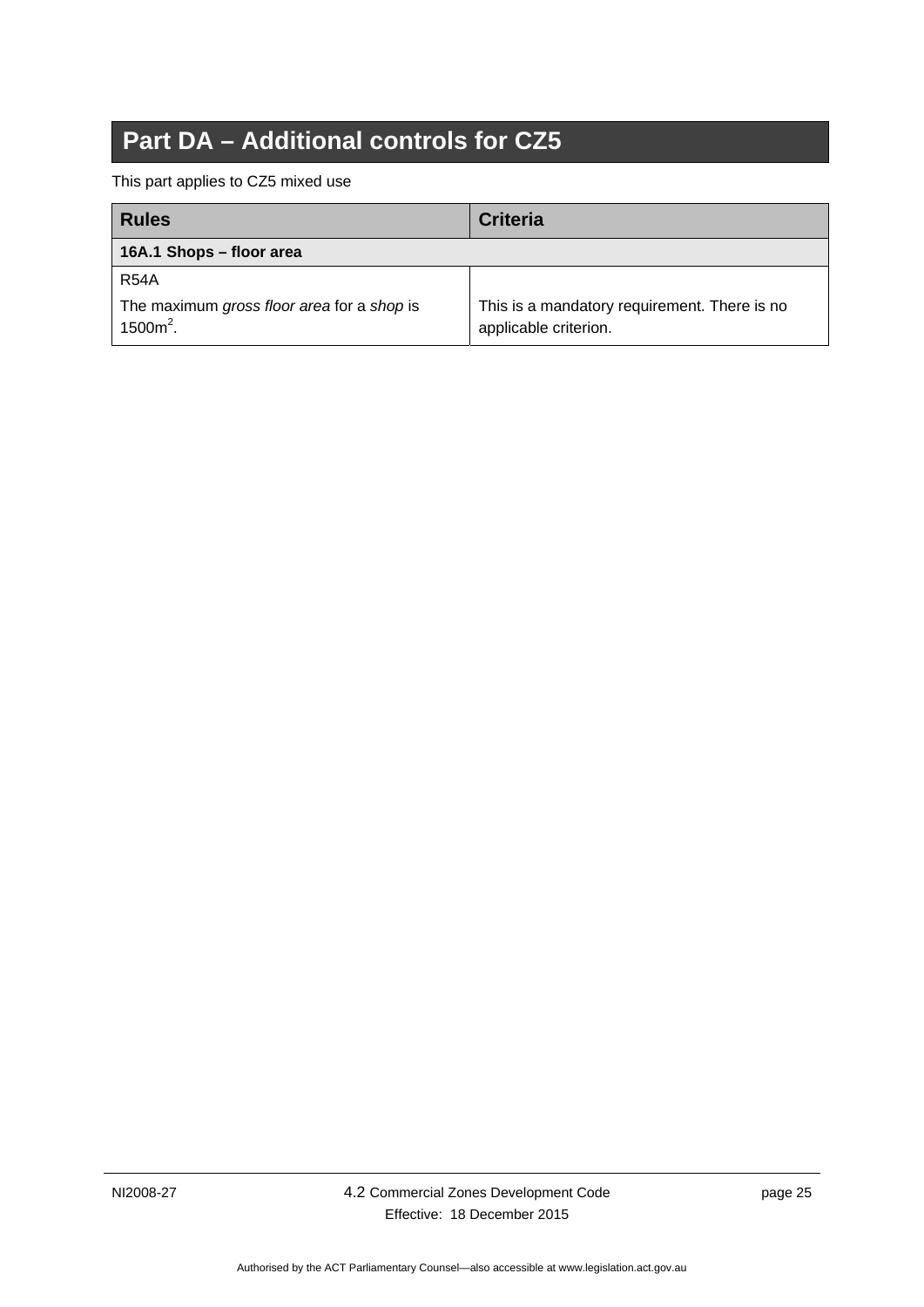# **Part E – Additional controls for CZ6**

<span id="page-31-0"></span>This part applies to CZ6 leisure and accommodation zone.

### <span id="page-31-1"></span>**Element 17: Use – CZ6**

<span id="page-31-2"></span>

| <b>Rules</b>                                                                                                                                                         | <b>Criteria</b>                                                                                               |
|----------------------------------------------------------------------------------------------------------------------------------------------------------------------|---------------------------------------------------------------------------------------------------------------|
| <b>Shops</b><br>17.1                                                                                                                                                 |                                                                                                               |
| <b>R55</b>                                                                                                                                                           | C <sub>55</sub>                                                                                               |
| Shops are permitted only where related to the<br>sale of entertainment, accommodation and<br>leisure goods such as specialty items or arts,<br>crafts and souvenirs. | Shops are appropriate to the primary function of<br>the zone for tourist, recreation and leisure<br>purposes. |
| R <sub>56</sub>                                                                                                                                                      |                                                                                                               |
| The maximum gross floor area for each shop is<br>$2502$ .                                                                                                            | This is a mandatory requirement. There is no<br>applicable criterion.                                         |
| This rule does not apply to <i>shops</i> selling<br>predominantly one or more of the following:                                                                      |                                                                                                               |
| a)<br>arts                                                                                                                                                           |                                                                                                               |
| b)<br>crafts                                                                                                                                                         |                                                                                                               |
| souvenirs.<br>C)                                                                                                                                                     |                                                                                                               |

### <span id="page-31-3"></span>**Element 18: Buildings – CZ6**

<span id="page-31-5"></span><span id="page-31-4"></span>

| <b>Rules</b>                                     | <b>Criteria</b>                                                                                                                  |
|--------------------------------------------------|----------------------------------------------------------------------------------------------------------------------------------|
| <b>Number of storeys</b><br>18.1                 |                                                                                                                                  |
| <b>R57</b>                                       | C <sub>57</sub>                                                                                                                  |
| The maximum number of <i>storeys</i> is 2.       | Buildings achieve all of the following:                                                                                          |
|                                                  | consistency with the desired character<br>a)                                                                                     |
|                                                  | b)<br>reasonable solar access to <i>dwellings</i> on<br>adjoining residential blocks and their<br>associated private open space. |
| <b>Setbacks</b><br>18.2                          |                                                                                                                                  |
| <b>R58</b>                                       | C <sub>58</sub>                                                                                                                  |
| Minimum boundary setback is 6m.                  | Buildings comply with all of the following:                                                                                      |
|                                                  | are compatible with the desired character<br>a)                                                                                  |
| Note:                                            | b)<br>are appropriate to the scale and function of                                                                               |
| This applies to front, side and rear boundaries. | the use                                                                                                                          |
|                                                  | minimise detrimental impacts including<br>C)<br>overshadowing and excessive scale.                                               |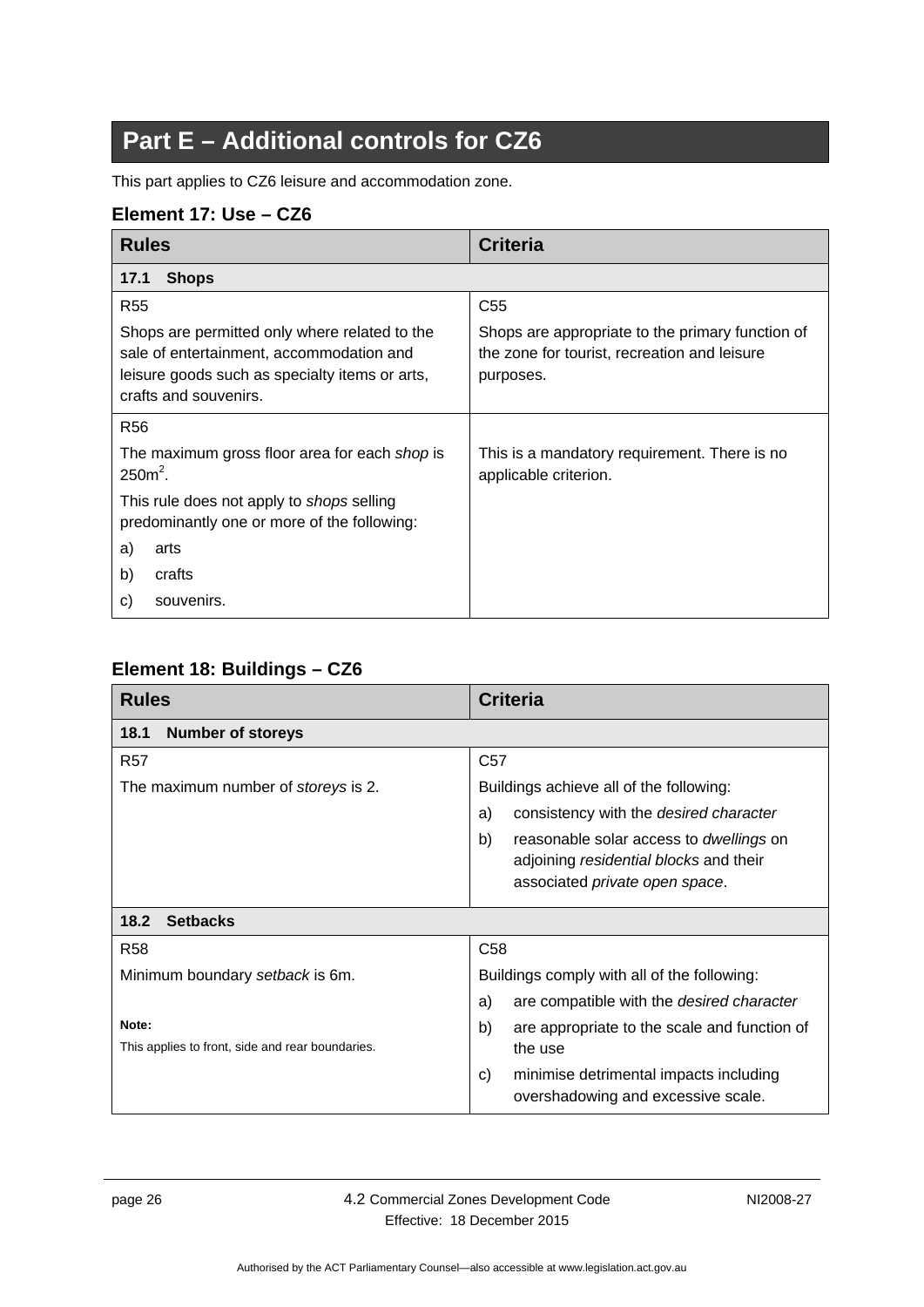# **Part F – Residential uses**

<span id="page-32-0"></span>This part applies to residential development in commercial zones.

#### <span id="page-32-1"></span>**Element 19: Residential development**

#### **Intent:**

a) To provide opportunities for higher density residential development, while protecting existing commercial uses and the amenity of residents living in commercial zones.

<span id="page-32-4"></span><span id="page-32-3"></span><span id="page-32-2"></span>

| <b>Rules</b>                                                                                                                                                                | <b>Criteria</b>                                                       |
|-----------------------------------------------------------------------------------------------------------------------------------------------------------------------------|-----------------------------------------------------------------------|
| <b>Single dwelling housing</b><br>19.1                                                                                                                                      |                                                                       |
| R <sub>59</sub><br>Single dwelling housing complies with the<br>Residential Zones - Single Dwelling Housing<br>Development Code.                                            | This is a mandatory requirement. There is no<br>applicable criterion. |
| <b>Multi unit housing</b><br>19.2                                                                                                                                           |                                                                       |
| R <sub>60</sub><br>Multi unit housing or residential components of<br>commercial mixed use complies with the<br>Residential Zones - Multi Unit Housing<br>Development Code. | This is a mandatory requirement. There is no<br>applicable criterion. |
| 19.3<br>Residential care accommodation (where permitted)                                                                                                                    |                                                                       |
| R <sub>61</sub><br>Residential care accommodation complies with<br>the relevant parts of the Residential Zones<br>Development Code.                                         | This is a mandatory requirement. There is no<br>applicable criterion. |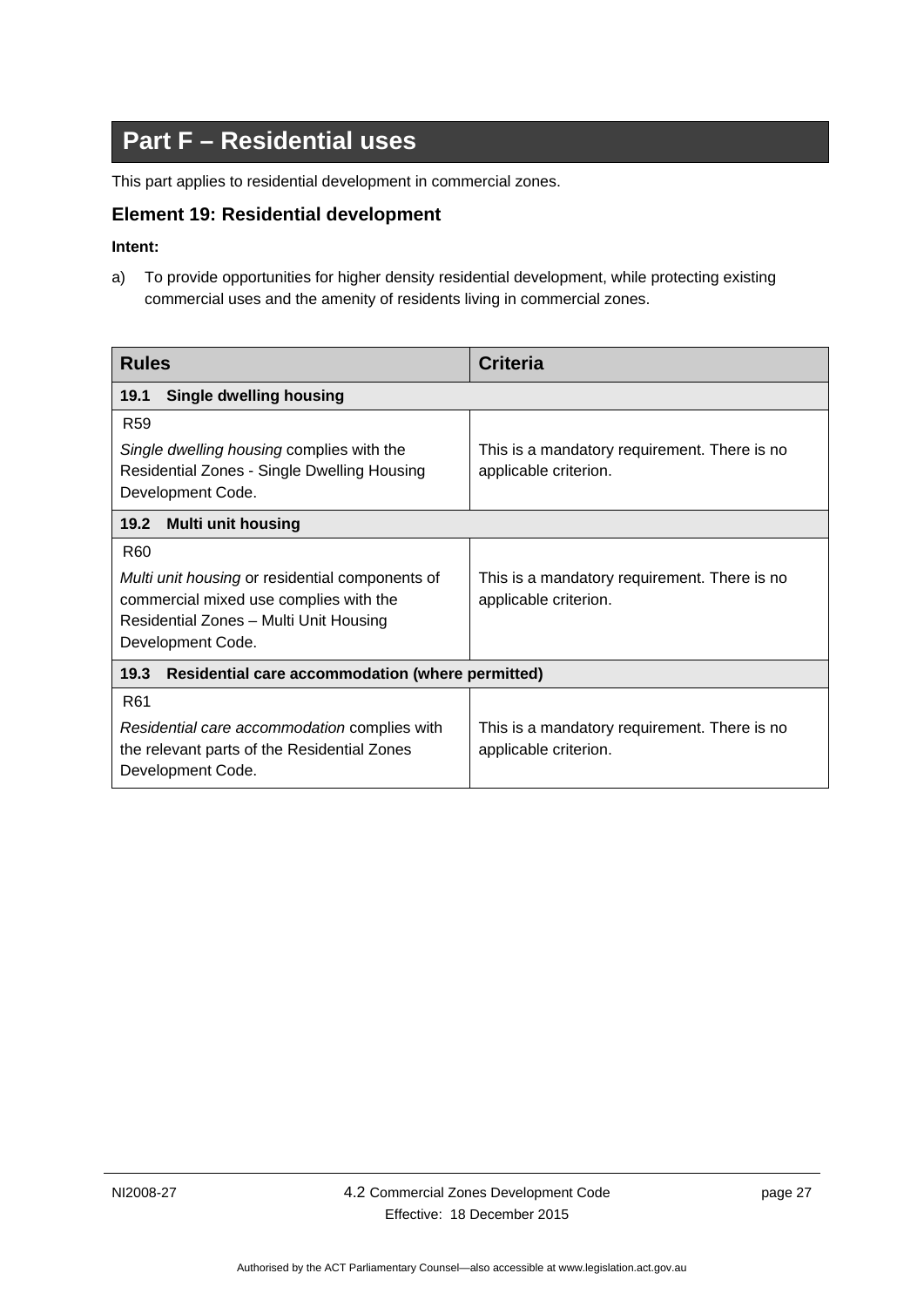# **Part G – Endorsement by government agencies (entities)**

<span id="page-33-0"></span>This part applies to all development in commercial zones.

#### **Intent:**

a) To ensure, to the satisfaction of the relevant authority, provision of all necessary onsite services required for the construction and operation stages of the proposed use.

#### <span id="page-33-1"></span>**Element 20: Loading and unloading facilities**

<span id="page-33-2"></span>

| <b>Rules</b>                                                    | <b>Criteria</b>                                                       |
|-----------------------------------------------------------------|-----------------------------------------------------------------------|
| 20.1<br>Goods                                                   |                                                                       |
| R <sub>62</sub>                                                 |                                                                       |
| Goods loading and unloading facilities are<br>endorsed by TAMS. | This is a mandatory requirement. There is no<br>applicable criterion. |

#### <span id="page-33-3"></span>**Element 21: Waste management**

<span id="page-33-5"></span><span id="page-33-4"></span>

| <b>Rules</b>                                                                                                                                                                                                                               | <b>Criteria</b>                                                       |
|--------------------------------------------------------------------------------------------------------------------------------------------------------------------------------------------------------------------------------------------|-----------------------------------------------------------------------|
| <b>Management of construction waste</b><br>21.1                                                                                                                                                                                            |                                                                       |
| R63                                                                                                                                                                                                                                        |                                                                       |
| This rule applies to development that is likely to<br>generate more than 20m <sup>3</sup> of waste comprising<br>one or more of the following:                                                                                             | This is a mandatory requirement. There is no<br>applicable criterion. |
| demolition waste<br>a)                                                                                                                                                                                                                     |                                                                       |
| construction waste<br>b)                                                                                                                                                                                                                   |                                                                       |
| excavation material.<br>C)                                                                                                                                                                                                                 |                                                                       |
| The management of construction waste is to be<br>endorsed by TAMS.                                                                                                                                                                         |                                                                       |
| Notes:                                                                                                                                                                                                                                     |                                                                       |
| TAMS will endorse waste facilities and<br>1.<br>management associated with the development if<br>they comply with the current version of the<br>Development Control Code for Best Practice Waste<br>Management in the ACT.                 |                                                                       |
| TAMSD may endorse departures.<br>2.                                                                                                                                                                                                        |                                                                       |
| 21.2<br>Post occupancy waste management                                                                                                                                                                                                    |                                                                       |
| R64                                                                                                                                                                                                                                        |                                                                       |
| Post occupancy waste management facilities are<br>to be endorsed by TAMS.                                                                                                                                                                  | This is a mandatory requirement. There is no<br>applicable criterion. |
| Note:                                                                                                                                                                                                                                      |                                                                       |
| TAMS will endorse post occupancy waste management<br>facilities where they are in accordance with the current<br>version of the Development Control Code for Best Practice<br>Waste Management in the ACT.<br>TAMS may endorse departures. |                                                                       |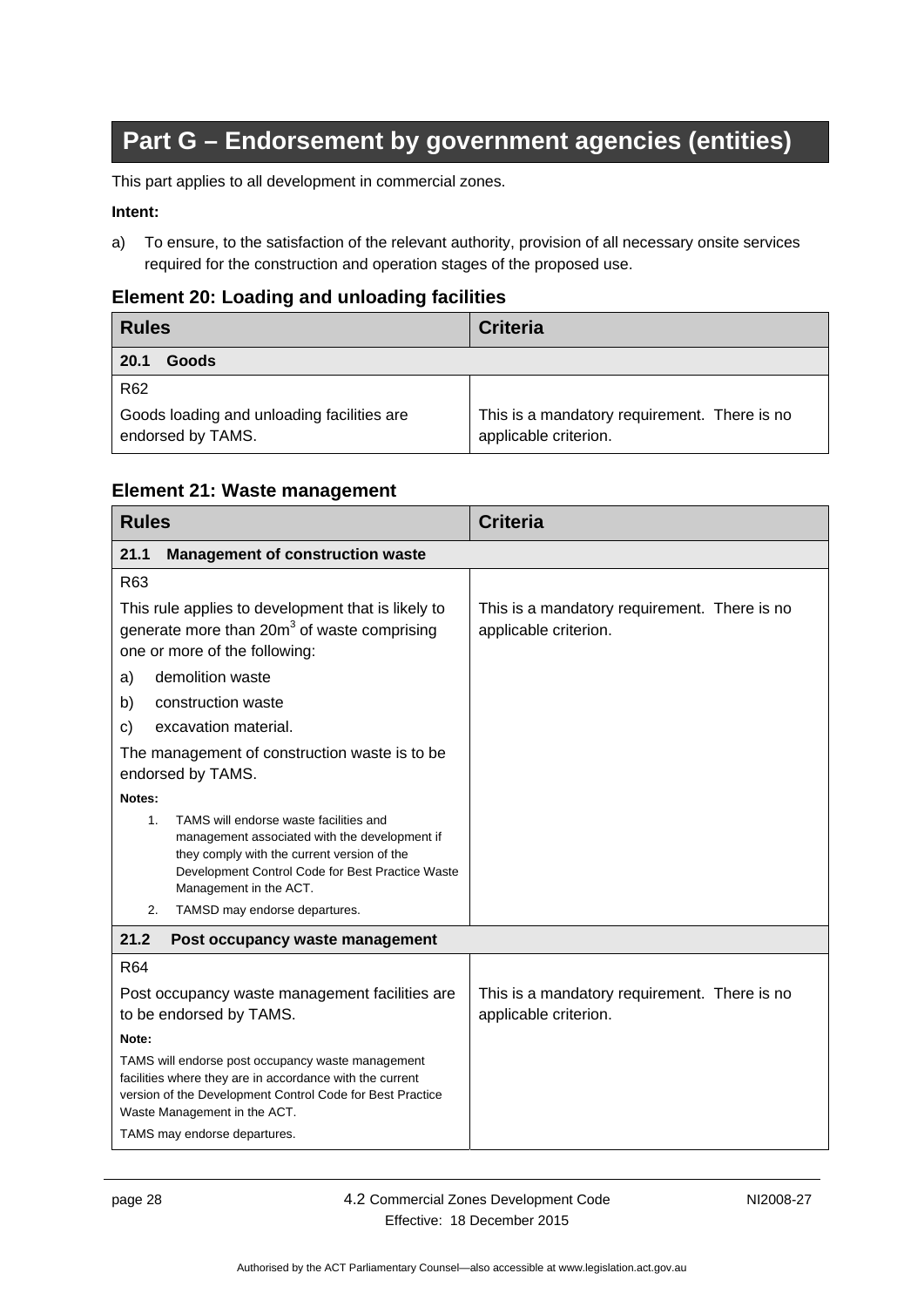| <b>Rules</b>                                                                                                                                                                                                                                                                            | <b>Criteria</b>                                                                                                                                                                             |
|-----------------------------------------------------------------------------------------------------------------------------------------------------------------------------------------------------------------------------------------------------------------------------------------|---------------------------------------------------------------------------------------------------------------------------------------------------------------------------------------------|
| R <sub>65</sub>                                                                                                                                                                                                                                                                         | C65                                                                                                                                                                                         |
| A statement of compliance from the relevant<br>agency is provided, which confirms that the<br>discharge (or potential discharge by accident or<br>spillage) of non-domestic liquid waste to the<br>sewerage or stormwater networks complies with<br>utility standards and requirements. | If a statement of compliance is not provided the<br>application will be referred to the relevant agency<br>in accordance with the requirements of the<br>Planning and Development Act 2007. |

# <span id="page-34-0"></span>**Element 22: Utilities**

<span id="page-34-1"></span>

| <b>Rules</b>                                                                                                                                                                                                                                                                                                                                                                                                                                                                                  | <b>Criteria</b>                                                       |
|-----------------------------------------------------------------------------------------------------------------------------------------------------------------------------------------------------------------------------------------------------------------------------------------------------------------------------------------------------------------------------------------------------------------------------------------------------------------------------------------------|-----------------------------------------------------------------------|
| 22.1<br><b>Utilities</b>                                                                                                                                                                                                                                                                                                                                                                                                                                                                      |                                                                       |
| R66                                                                                                                                                                                                                                                                                                                                                                                                                                                                                           |                                                                       |
| This rule applies to any proposed encroachment<br>into a registered easement.                                                                                                                                                                                                                                                                                                                                                                                                                 | This is a mandatory requirement. There is no<br>applicable criterion. |
| The proposed encroachment is approved in<br>writing by the relevant service provider.                                                                                                                                                                                                                                                                                                                                                                                                         |                                                                       |
| R67                                                                                                                                                                                                                                                                                                                                                                                                                                                                                           |                                                                       |
| A statement of compliance from each relevant<br>utility provider (for water, sewerage, electricity,<br>stormwater and gas) is provided, which confirms<br>that the location and nature of earthworks, utility<br>connections, proposed buildings, pavements and<br>landscape features comply with utility standards,<br>access provisions and asset clearance zones.<br>Notes:<br>If there is no stormwater easement or Territory<br>1.<br>owned stormwater pipes located within the property | This is a mandatory requirement. There is no<br>applicable criterion. |
| boundary, a "Statement of Compliance" for<br>stormwater from TAMSD (Asset Acceptance) is not<br>required to be obtained                                                                                                                                                                                                                                                                                                                                                                       |                                                                       |
| Where there is conflict between planning and utility<br>2.<br>requirements, the utility requirements take<br>precedence over other codified or merit provisions                                                                                                                                                                                                                                                                                                                               |                                                                       |
| If a statement of compliance is not provided the<br>application will be referred to the relevant agency in<br>accordance with the requirements of the Planning<br>and Development Act 2007.                                                                                                                                                                                                                                                                                                   |                                                                       |
| <b>R68</b>                                                                                                                                                                                                                                                                                                                                                                                                                                                                                    |                                                                       |
| All new permanent or long-term electricity supply<br>lines are underground.                                                                                                                                                                                                                                                                                                                                                                                                                   | This is a mandatory requirement. There is no<br>applicable criterion. |
| R <sub>69</sub>                                                                                                                                                                                                                                                                                                                                                                                                                                                                               |                                                                       |
| Subject to ACTEWAGL approval, all under cover<br>areas drain to the sewer.                                                                                                                                                                                                                                                                                                                                                                                                                    | This is a mandatory requirement. There is no<br>applicable criterion. |